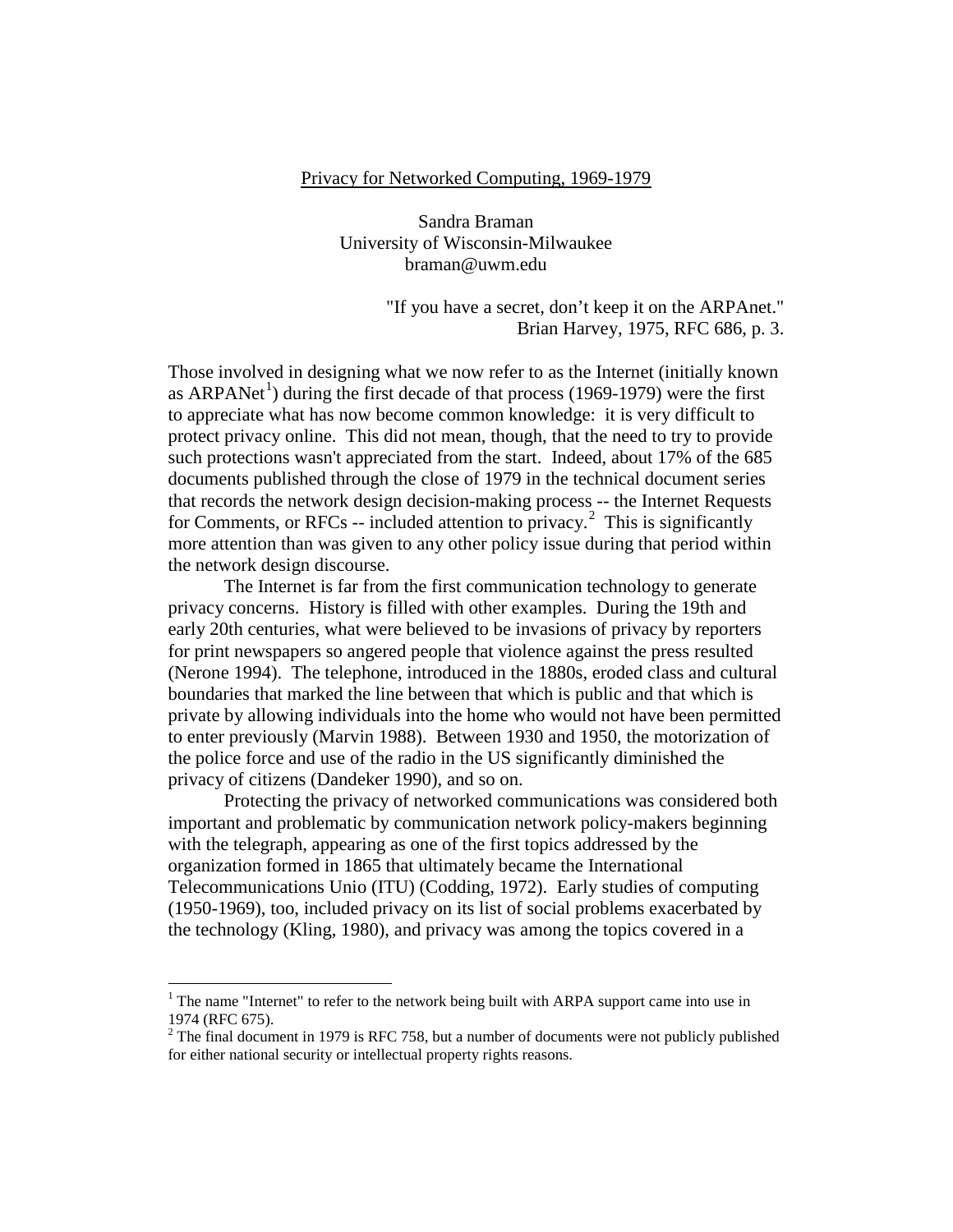series of articles on the information society in the most prestigious economic newspaper in Japan in 1969 (Ito, 1991).

Early decisions by those who designed the Internet created a situation that enabled the data mining of so much concern to those who would protect civil liberties in the 21st century (Blumenthal & Clark 2001). This paper presents an analysis of the treatment of privacy issues by the computer scientists and electrical engineers involved in the first decade of the design process, 1969-1979, as revealed in the Internet RFCs. This research is part of a larger project analyzing the treatment of legal and policy issues in the RFCs through 1979.<sup>[3](#page-1-0)</sup> The policy frames and the design criteria that served as policy principles developed by Internet designers during the first decade are discussed elsewhere (Braman 2010a). This paper begins with arguments for and against protecting privacy that appeared in the design discussion of the 1970s before going on to look at the range of privacy techniques developed during the first decade and thinking through their long-run effects.

# **Privacy in the 1970s**

The Internet is a "network of networks" (RFC 1122) that was international in intention from the start and in reality by the mid-1970s (Braman 2010c). For resolving contemporary privacy issues, therefore, laws from governments around the world and from international organizations are pertinent. It was US law, though, that provided the most significant legal context for ARPANet/Internet designers of the 1970s. General perceptions of privacy issues within the Internet design process, and the rapidity with which certain privacy protection practices became the norm, are elements of the design context that help us understand specific arguments and techniques that were put forward.

## **The Legal Context**

Alarm about invasions of personal privacy made possible by government census and labor statistics databases stimulated a series of studies supported by private foundations and the US government that resulted in influential reports during the

<span id="page-1-0"></span> $3$  An overview of the larger project can be found in Braman (2010b). This material is based on work supported by the National Science Foundation under Grant No. 0823265. Any opinions, findings, and conclusions or recommendations expressed in this material are those of the author. Thanks to networking experts David Stack and David Crass of the University of Wisconsin-Milwaukee's University Information Technology Services for their assistance in translating the technical language of the RFCs into terms understandable by the layperson, and to Alyse Below and Liza Barry-Kessler for their research assistance.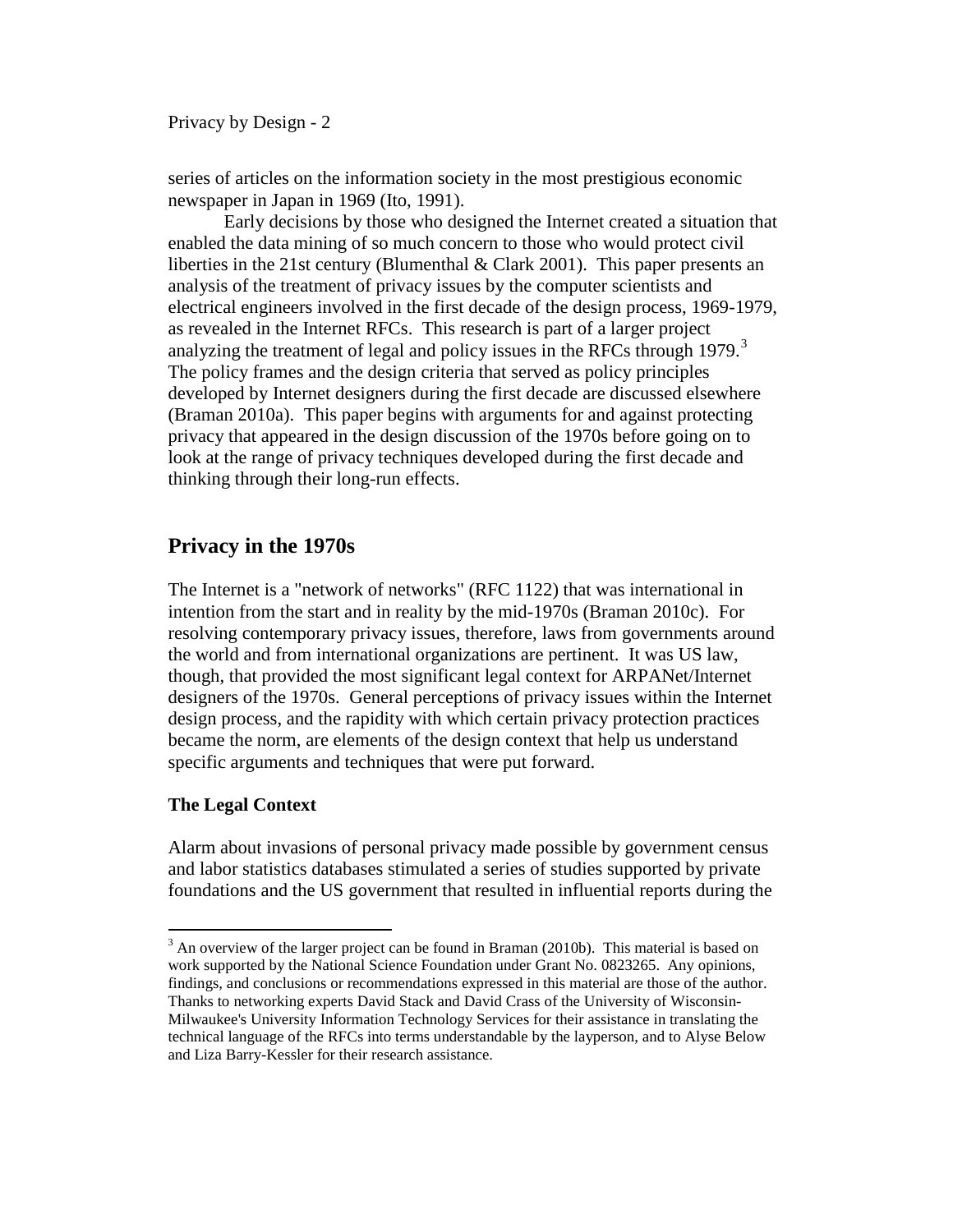19790s (HEW 1973; Privacy Protection Study Commission 1977; Westin & Baker 1972). All of these warned that the significant threats to privacy from computerized databases would be exacerbated when such databases became networked. A book by constitutional scholar Arthur Miller (1971) and a series of books by Alan Westin that began in 1970 brought the issue to the public at large. Regan (2008) and Trubow (1989) provide detailed histories of other developments during this period that included, notably, passage of the Privacy Act in 1974 and the first development of principles for fair information practices to be followed in the digital environment.

Such concerns triggered the attention of social scientists. Since the 1970s, empirical research into the sociology of privacy and the development of theories of privacy have become ever-more important scholarly and research enterprises. We now understand that privacy problems are inherently political (Branscomb 1986; Star & Ruhleder 1996), involving the very boundary-defining activities (Petronio, 2002) that are so flexible -- and thus so complex -- in the networking environment. Often, the same user has competing privacy interests (Case 2000); determining which interest dominates in any given circumstance is a contextual exercise (Nissenbaum 2004). Privacy is typically an issue that suffers from "policy drift" characterized by a lack of an organized constituency and a concomitant reliance on habits developed through the course of practice rather than analysis, debate, and explicit decision-making (Smith 1994). Economically, the costs of invasions of privacy are difficult to quantify -- but not long after the period being reported upon in this study, privacy protection was already being seen as something that could be unbundled from other networked services to be sold separately for profit (Auerbach 1983). Technological innovation introduces new vulnerabilities that are often difficult to foresee because of unfamiliarity or because they result from such complex interactions that they may be unknowable until they occur. All of these perspectives on privacy are evident in the Internet design discourse, though in technical rather than sociologically theoretical terms.

## **The Network Design Context**

Before the design process began, contributors to that process such as the RAND Corporation were already studying the privacy issues that could arise in a digital network environment (RFC 243). Internet designers recognized that there is a difference between reaching a consensus on general principles, such as the importance of protecting privacy, and reaching a consensus on the actual techniques to be used. There is also a tension between establishing standards for privacy protection and the need to minimize constraints on further experimentation and innovation (RFC 195). It was considered difficult to reach agreement on privacy issues because they rarely stand alone. They are often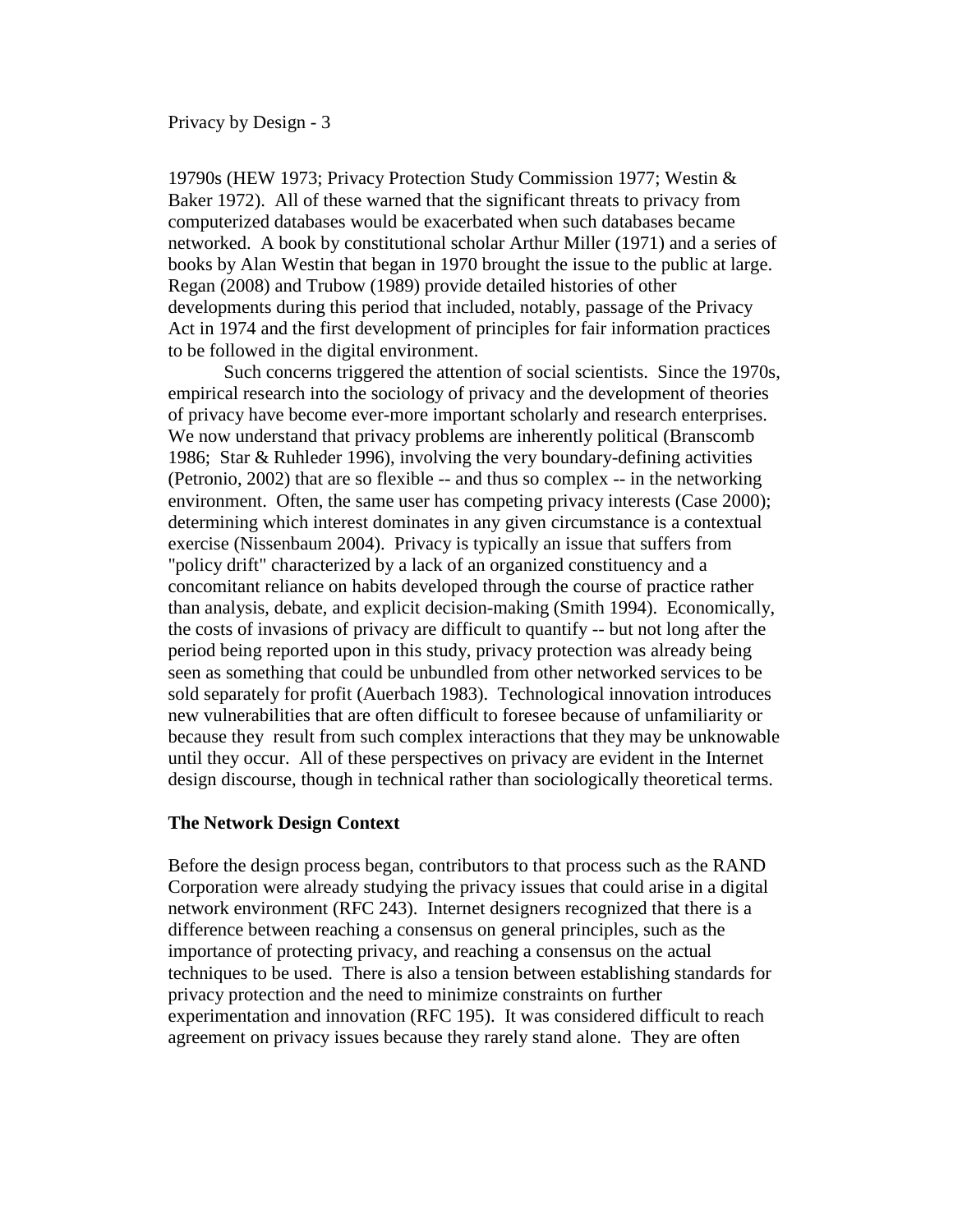intertwined with other values (eg, security) and issues (eg, accounting). Privacy protection techniques can serve additional technical and social functions as well (RFC 269).

Privacy appeared almost immediately in the Internet RFCs discourse, first in a description of varieties of practice across networked hosts (computer sites) (RFC 109). By 1972, the need for privacy protections at log-in, at least, was so widely accepted that the use of passwords showed up without comment in an example of a protocol (RFC 307), though the same could not yet be said for a masking function on the screen for log-in information (RFC 318). As a categorization system for protocols developed, first privacy (RFC 750), and then security (RFC 753), became running topics. The issue was an inevitable concomitant to discussions about private access (RFC 487). Every site was asked to provide information pertinent to how it protected privacy at the points of log-in, protection of online activity, storage, and output in a survey for the purpose of providing support to remote users (RFC 364). By 1978, testing of sites included an effort to see whether or not it would be possible to send mail to unknown users (RFC 751) -- a practice now called spam and often experienced as an invasion of privacy, when it is undertaken for profit, rather than experimental, purposes.

Throughout the decade, privacy-related concepts underwent further articulation (eg, RFC 435), and descriptions of privacy vulnerabilities appear (eg, RFC 666). Still, some felt that though the issues had been raised, there was insufficient attention to them and that they were constantly being put off for "later" during the design process. Different types of privacy issues were being conflated in a way that wasn't useful (RFC 501). Some authors argued that privacy problems were far worse than was being generally acknowledged (RFC 602). Arguments both for and against protecting privacy were in play.

## **Arguments for Protecting Privacy**

Arguments for including privacy protections in Internet design were presented from three different perspectives -- that of the network as a whole, that of individual hosts, and that of the user. Distinctions among the three level were evident to network designers (see, eg, RFC 610).

#### **Privacy at the Network Level**

Four different types of arguments for the protection of privacy at the network level emerged during the first decade of discussions about Internet design. There was appreciation of the critical role of privacy for network integrity, as an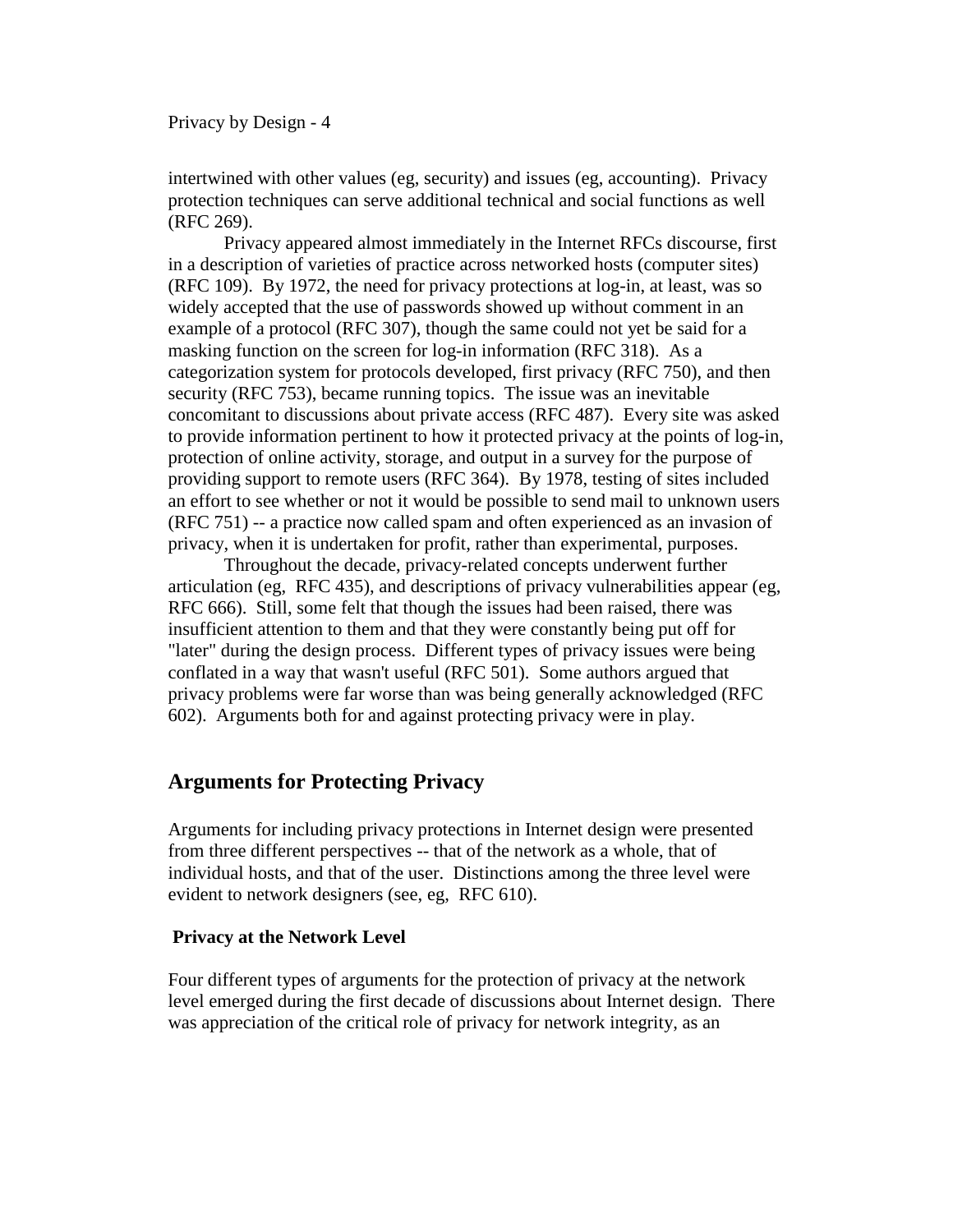affordance for resource sharing through the network, as a support for accounting systems, and as an element of professionalization.

Protection of Network Integrity. The need to protect network integrity, which requires both security and privacy, was so important that the ultimate abandonment of one proposed protocol in which there had been a lot of interest (RJE) was attributed to its weaknesses on this front (RFC 725). An early expression of the general need to ensure network integrity (RFC 62) became unbundled into a number of different elements as the first decade of the design process progressed. The importance of creating an environment of trust, widely recognized as fundamental to the success of any type of networked activity in the 21st century, was first explicitly articulated by network designers in 1971 (RFC 98). Users of protected file systems, it was argued, should be able to have a reasonable degree of confidence that servers they are using are able to identify remote users correctly (RFC 114). A trickle-down argument was made that developing privacy protections to military specifications would result in enhanced privacy for all network users (RFC 316).

As is the case throughout the Internet design process, humans as users and computing processes as users ("daemons") required separate attention (Braman 2010c). Although we aren't accustomed to applying the concept of privacy to non-humans, server processes, too, needed to be able to securely exchange socket names in order to establish a trusted connection (RFC 430). For the purpose of determining access rights, it was unclear just which identity/identifier should apply to computing processes (RFC 501), or how a server should determine whether or not any given process required a distinct log-in process involving verification of identity (RFC 555). In another parallel between daemon and human users, the identity of a sending or receiving computer socket was considered information that needed privacy protection under some circumstances (RFC 54).

Enabling Resource Sharing. Resource sharing was defined as a form of interprocess communication that linked specific resources to particular processes (RFC 61), an orientation that frames resource sharing issues from the daemonic rather than human perspective. However, very early on it was recognized that human user privacy was essential to what they then referred to as "indirect" use of networked computers (RFC 114) -- that is, computing distributed beyond a single machine and/or at a distance. Network designers quickly became aware that as use of database systems in the network grew, so would the urgency of the need for privacy protections (RFC 340), even when private connections continued to be used for batch processing by some users (RFC 647). Privacy was one of six broad areas identified as crucial for data sharing in 1971 (RFC 146), equal in importance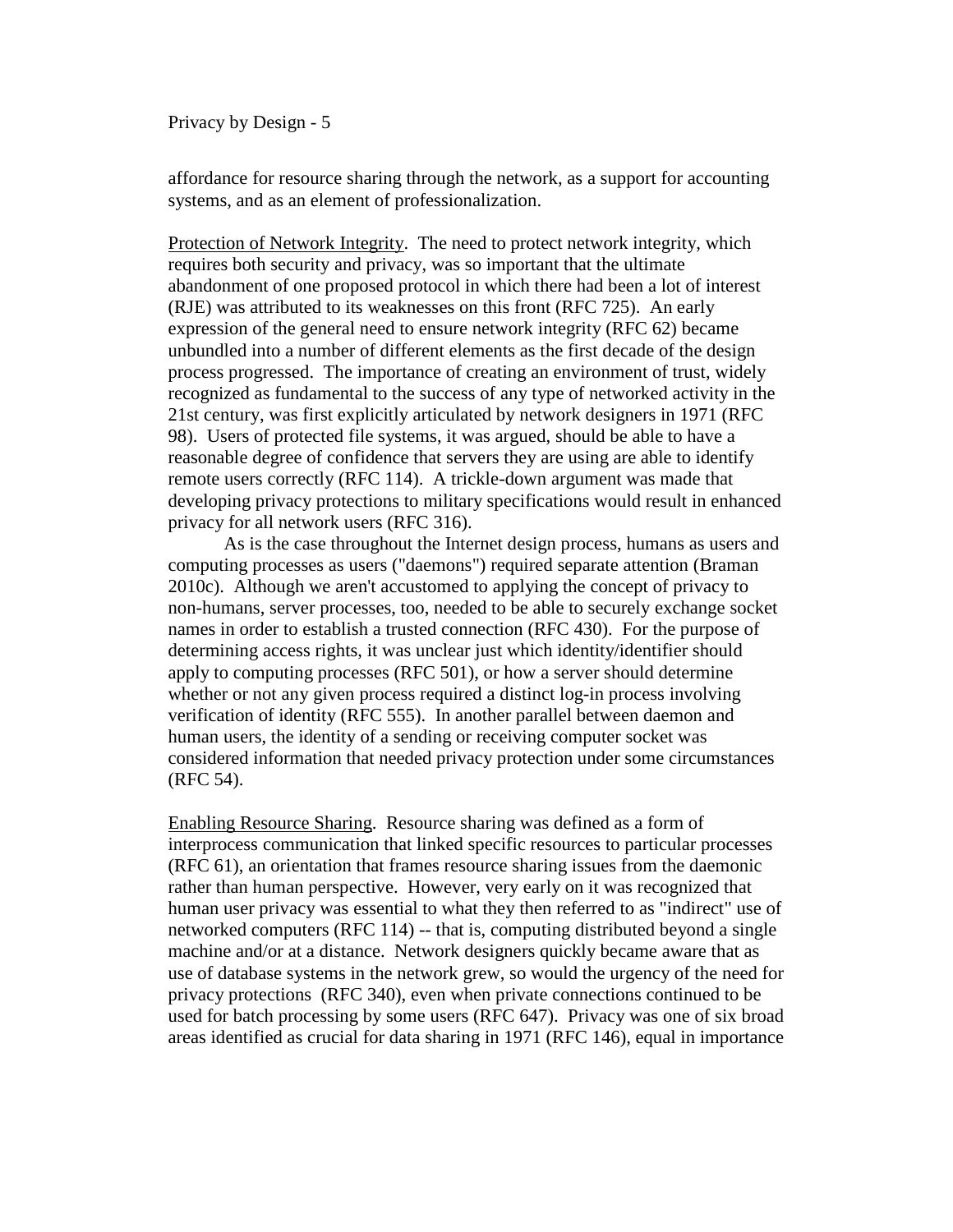to the abilities to manipulate files across systems, computerize databases, logically restructure data in response to queries while holding the physical structure stable, use data management systems without needing to engage with the specifics of processing on any given computer, and keep duplicate copies of a database consistent.

Accounting. As soon as ARPA-funded host sites opened themselves up for experimentation by users without ARPA support, the question of keeping track of the use of network and computational resources for accounting purposes appeared. It was quickly understood that authentication of user identities was necessary (RFC 136). Billing implications of access controls for the network arose when retrieving files from one computer for use on another as well as when using the computational capacities of a computer other than one's own. If those using network resources were not identified, the cost of providing services would necessarily become part of the system overhead for the serving host (RFC 487).

Accounting-type arguments were applied in situations that did not actually involve financial transactions, such as the use of no-cost email systems (RFC 491). Once accounting had entered the conversation, some participants found it necessary to remind others that this was not the *only* reason to require user identification; preventing fraud, and what we would now call spoofing, were important reasons as well (RFC 555). Passwords were an obvious means of both requiring user identification and authenticating that information for accounting purposes (eg, RFC 532).

Professionalization. Professional dimensions of privacy were evident in the first decade of Internet Requests for Comments documents in two different ways -- it was discussed as a norm and demonstrated as a practice. Incorporating privacy protections into the network was understood to a normative requirement for the kind of professionalization that would be needed in order to support the connection of additional computers to the network (RFC 111). Then, as now, there were suggestions that those who did data entry should be licensed in order to be able to monitor their integrity, accuracy, and accountability. Keeping private information confidential is a behavioral requirement for many professions, and a mark of professionalism in others in which it is not absolutely required. The wider practice of keeping comments about specific individuals anonymous and thus the identity of those being discussed confidential was modeled in the RFCs when an author reporting on reliability issues refrained from naming a particular site that was being experienced as strikingly unreliable (RFC 282).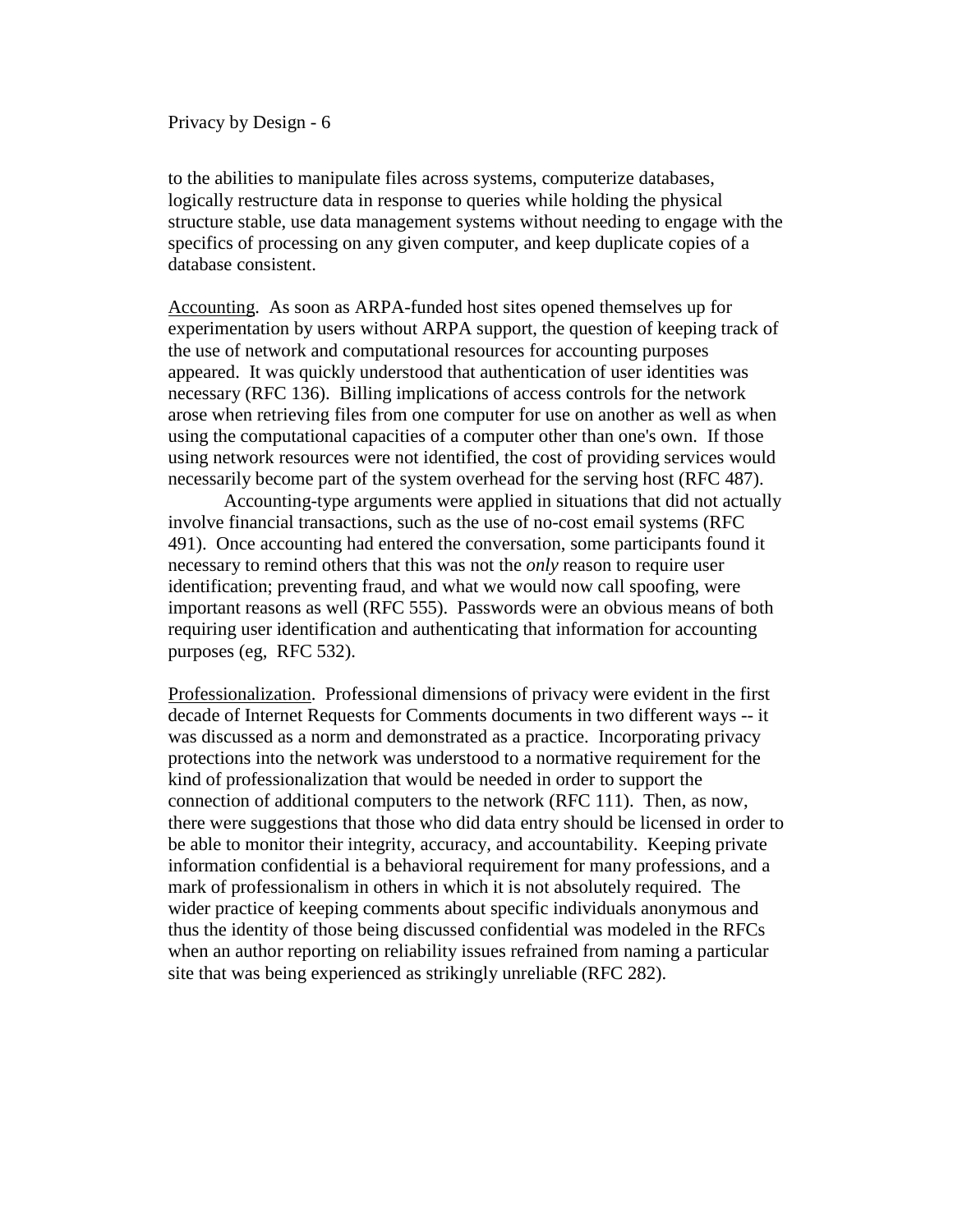## **Privacy at the Host Level**

Although the phrase is not used either in the privacy literature in general or within the RFCs when privacy is discussed, what can be described as the network externalities of privacy for networked hosts were recognized during the first decade of the design process. The externalities considered important enough to take into design consideration during this period included protecting host integrity, the necessity of user verification, and the value of enabling privacy during experimental use. There were significant differences across hosts in terms of the level of attention paid to privacy matters and the types of techniques used (RFC 109).

Protecting Host Integrity. For the host, it was understood that protecting the privacy of specific content was the only way to ensure the protection of all content and of the system itself. Permitting even one inauthentic user to access files on its system would place all stored files and data at risk. Thus protecting privacy was a matter of protecting the integrity -- and the reputation -- of the host itself (RFC 49).

User Verification. The idea that serving hosts should require users to identify themselves through the use of user names and passwords, at minimum, is a notion that appeared early in the decade and appeared repeatedly throughout. A spectrum of levels of detail and of types of information required for this purpose was acknowledged, depending on what it was that was being protected (RFC 163). In some cases, access controls were needed at the file level; in others, it was also needed at the level of data within a file (RFC 164); and for yet others – the military -- verification also had to take place in order to access a networked terminal (RFC 316). Having access to data was distinguished from the right to modify data (RFC 269), and the same distinction was drawn for passwords (RFC 463). The introduction of satellite linkages, which entailed long time delays during the 1970s, created an additional user verification problem (RFC 357).

Passwords and account information are understood to be sensitive information the privacy of which must also be protected (RFC 385). For those receiving information, authenticating the identity of someone from whom a message or request is being received is necessary in order to have confidence that the sender is actually the user it is claimed to be. The level of trust in any verification mechanism, in turn, depends upon the level of confidence that the source host's user authentication and access control mechanisms are accurate (RFC 644).

Because there are different motivations for protecting diverse types of data, distinctions among types of users were also important for network designers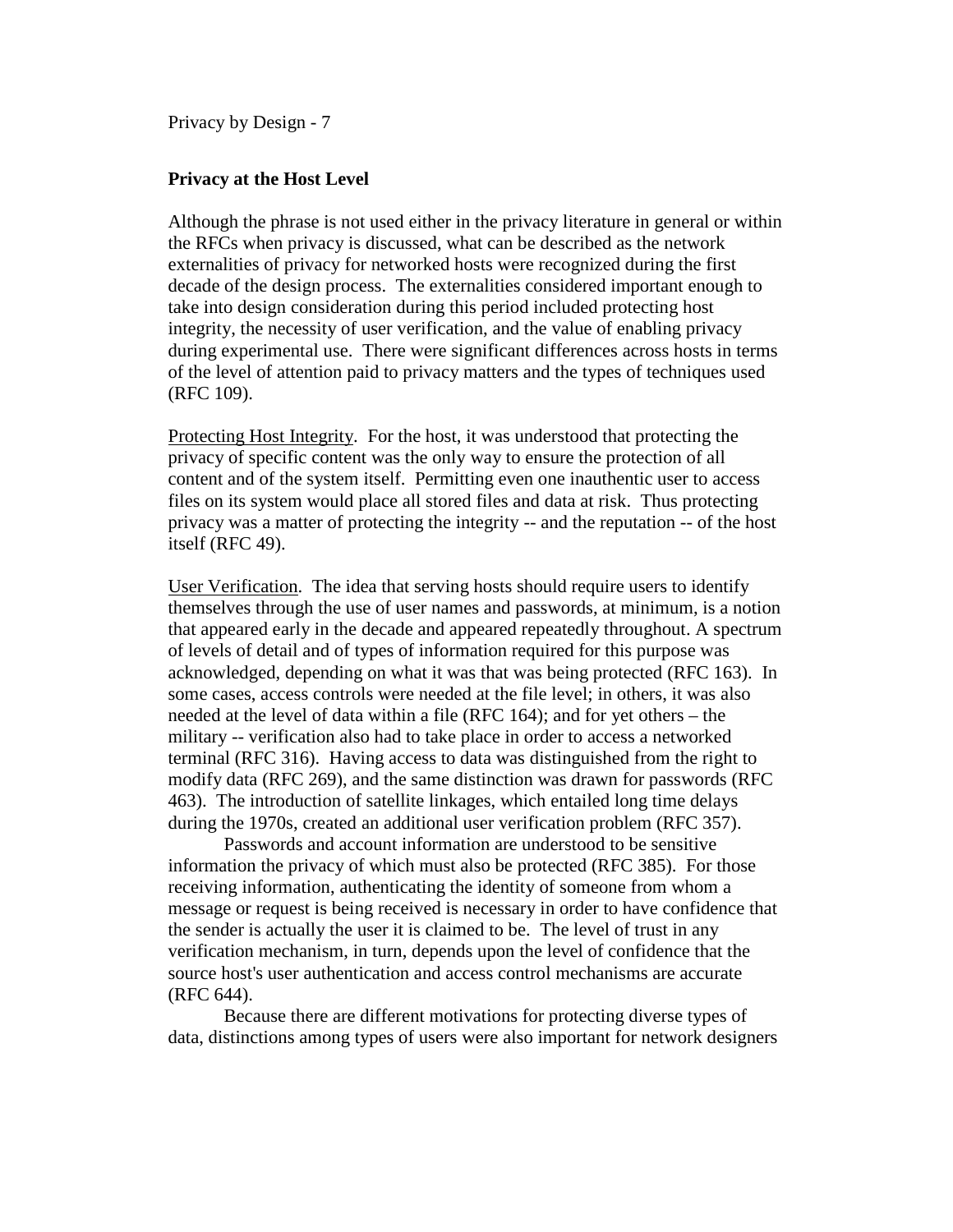during the first decade. It can be important to distinguish between sponsors of data and those who use the information (RFC 144), or to separately require user identification at the stages of input and output (RFC 360). In many cases, users need not be identifiable at the individual level but, rather, at the group level for privacy purposes; three options were to grant access to a specific individual, to members of an identifiable group, to everyone who has already been granted logon privileges to a certain computer, and to the public at large (RFC 487). Though most systems allowed users to choose their own passwords, at least one institution was assigning user id-password pairs during the 1970s (RFC 436).

### **Privacy at the User Level**

The simple fact that many users prefer privacy in computing networks is its own justification for incorporating such protections into the network (RFC 90). That preference derives from a range of concerns about who has access to, and who can manipulate, content of various types. There is the need to protect particular files from unauthorized or accidental use (RFC 114). There are national security concerns, whether for data (RFC 90), files (RFC 316), or voice (RFC 741). The level and nature of user preference for privacy protections can vary with the type of data involved (RFC 144). Network designers acknowledged differences in such requirements as applied to medical, criminal justice, and transactional data. Social security numbers were one example of a type of non-password information for which individual users would be keenly interested in privacy protection (RFC 731). Invasions of data privacy were linked with threats to data integrity (RFC 98) as well as to the quality of data representations and what we now refer to as metadata and information architecture (RFC 327).

User preferences for privacy protection were expressed not only as they arose for material as it is stored but also during transit, whether that material involves files (RFC 354) or communications between human users (what we now call email) or daemon users (RFC 524). Privacy protections were most often conceived of as access control mechanisms, keeping entities from accessing content to which they don't have rights. As was noted in RFC 49, though, techniques for protecting privacy are also a means of ensuring access itself to rightful users, for malicious users can make it impossible for others to get in.

Three drivers of user preference for privacy protections were particularly human in nature. First, the desire to protect secrets was acknowledged (RFC 318). Second, reflecting a US history in which the right to anonymous speech is constitutionally protected, there was also respect for the secrecy of authorship (eg, RFC 282); it was expected that there would be anonymous users (eg, RFC 450), and RFC 549 was authored anonymously. And sometimes the argument was overtly political; one author declared, "I'm afraid that I can't work up much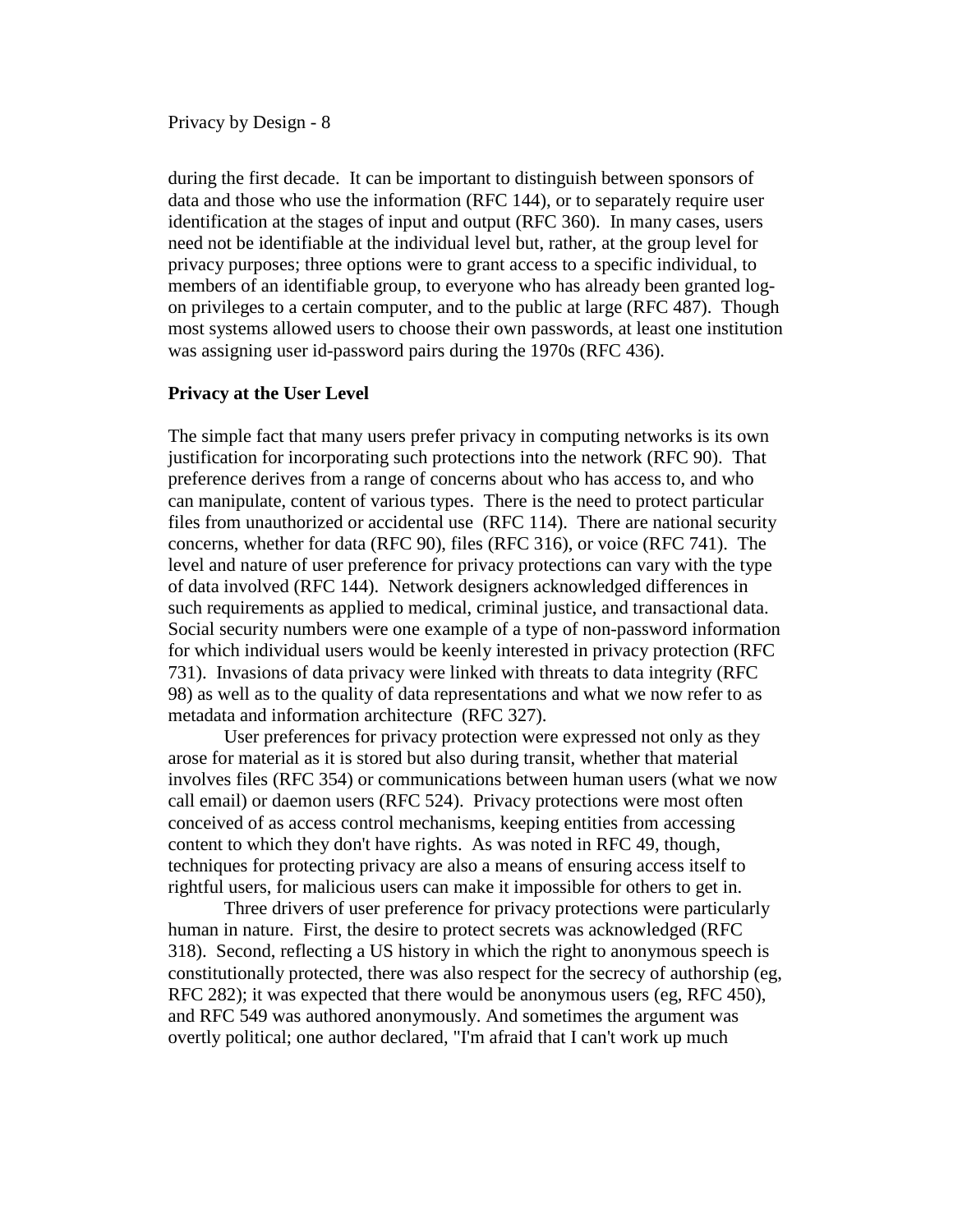excitement about helping the CIA keep track of what anti-war demonstrations I attended in 1968 . . . ." (RFC 686, p. 1).

# **Arguments against Protecting Privacy**

A number of reasons for *not* designing privacy protections into the network were also presented during the first decade of the design discussion. There were arguments arguments based on utopian and/or political perspectives as well as those that derived from placing system efficiency at the top of the hierarchy of values being pursued. Vulnerabilities introduced by privacy protections are not arguments against privacy *per se*, but they might be used as such in some circumstances.

## **Utopian/Political Arguments**

Though larger claims about the utopianism of network designers in their early years have been made (see, eg, Turner 2006), it is also probable that the initial trust among members of the network community derived from the small and intimate nature of that group. Some believed there was no need for privacy protections because all processes launched by system users would be "good" (RFC 62, p. 3), and/or it was sufficient to rely upon the protections provided by the serving host (RFC 114).

A second type of utopian argument emphasized the importance of free access, with email providing a focal example of both a network process (RFC 475) and of content (email that had been "journalized" by the Network Information Center) (eg, RFC 629) that should be available to all anonymously (RFC 694).

## **Efficiency Arguments**

All policy-making involves trade-offs among multiple values of social importance. Network designers who valued efficiency above all else expressed concerned during the 19790s that privacy protections would impede their ability to achieve system efficiency (RFC 172). They wanted daemon users (computer processes) to be able to move in a fluid manner among users (RFC 61), and human users to have easy access to publicly available files (RFC 487).

Privacy protections did introduce constraints that made the design job more complicated. Jon Postel argued that the goal of finding a way to mask input in order to protect privacy should be dropped because it was too difficult -- it was impossible to know just how much input to mask because passwords and other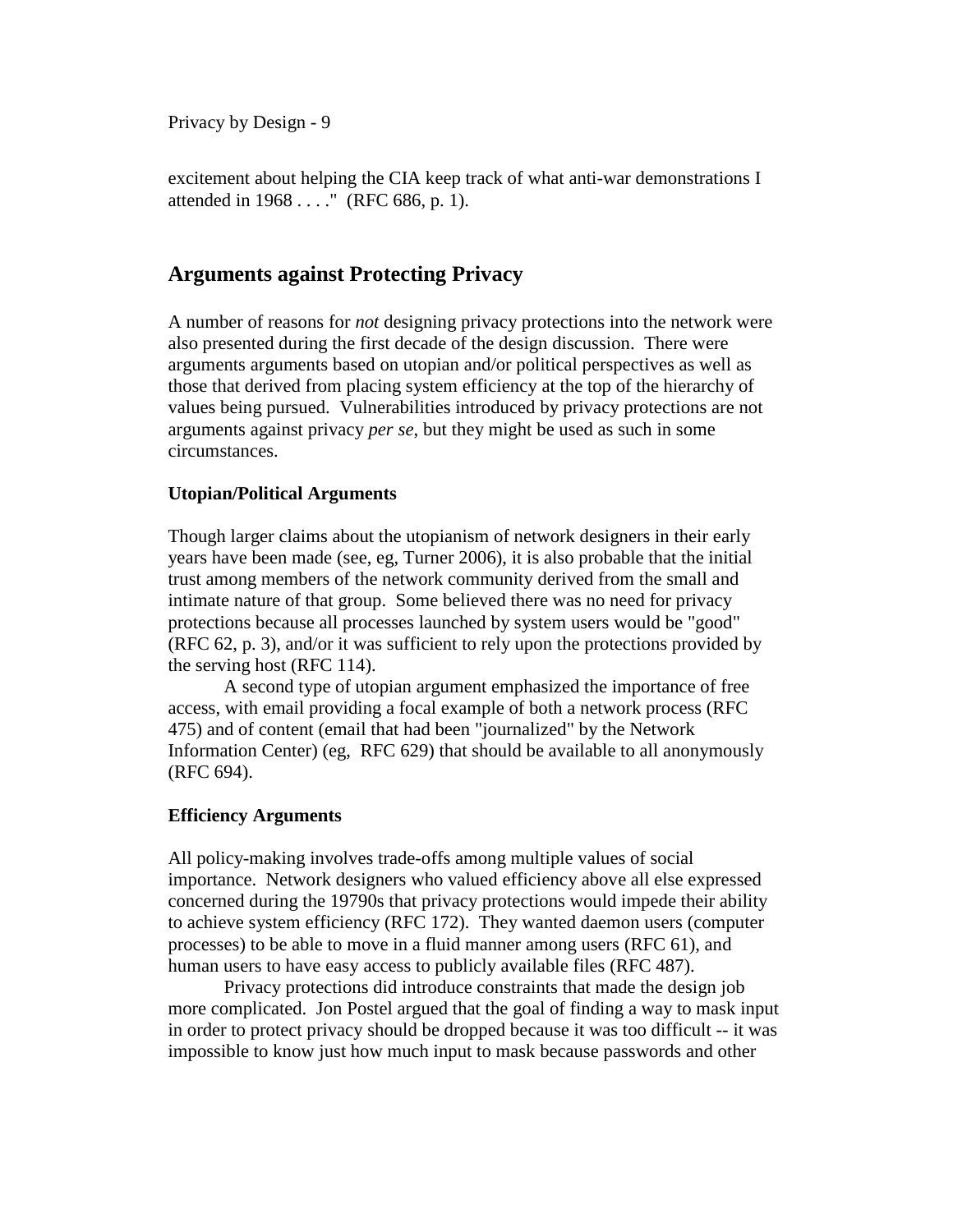secure information are of variable length (RFC 328). Other designers quickly pointed out that just because a task was hard didn't mean it couldn't -- or shouldn't -- be done (RFC 340). The solution to this problem developed over the course of a multiple-document conversation through which a consensus was ultimately reached on a still-familiar solution: systems can specify either the exact number, or minima and maxima, of characters to be used in a username or password as well as in file names and directory pathnames (RFC 607).

For users, the efficiency of data sharing is necessarily reduced with encryption, since keys would be shared by a pair of communicating individuals only (RFC 753). Although a 1971 evaluation of responses to the use of password protection at one university showed that users found passwords easy to use (RFC 269), some Internet designers that users would get tired of having to type in their usernames and passwords all the time (RFC 491).

## **Vulnerability Arguments**

Internet designers quickly learned that privacy protections can introduce vulnerabilities to both privacy and to protocols themselves. These weaknesses could be either human or technical. At the intersection of the two are those matters that were treated as human errors during the first decade of the design process, but solutions to which were ultimately incorporated into software, becoming technical matters.

There was evidence that such vulnerabilities did allow the network to be hacked. In 1973 it was reported that at least two major serving hosts crashed under suspicious circumstances by individuals who should have known what they were risking. On a third system, the method of establishing passwords was compromised by two high school students (RFC 602). Since experimentation with hacking -- "phreaking" -- of the telephone network had begun in 1957, with the introduction of automatic switches, it should not be surprising that there was an active subculture ready to work on breaking into the new packet switching network.

Human Failures. A number of types of what we now popularly refer to as "operator errors" that defeat or undermine privacy protection efforts were mentioned in RFCs from 1969 through 1979. Some of these are still familiar today, while others derived from the administrative systems of the time.

Individual sites accustomed to relying on physical isolation for protection didn't immediately recognize that new procedures had to be used in a networked environment. People commonly used passwords that were easy to guess. The telephone numbers of host sites were published far more widely than intended, or than most understood; one author likened their distribution to that of phone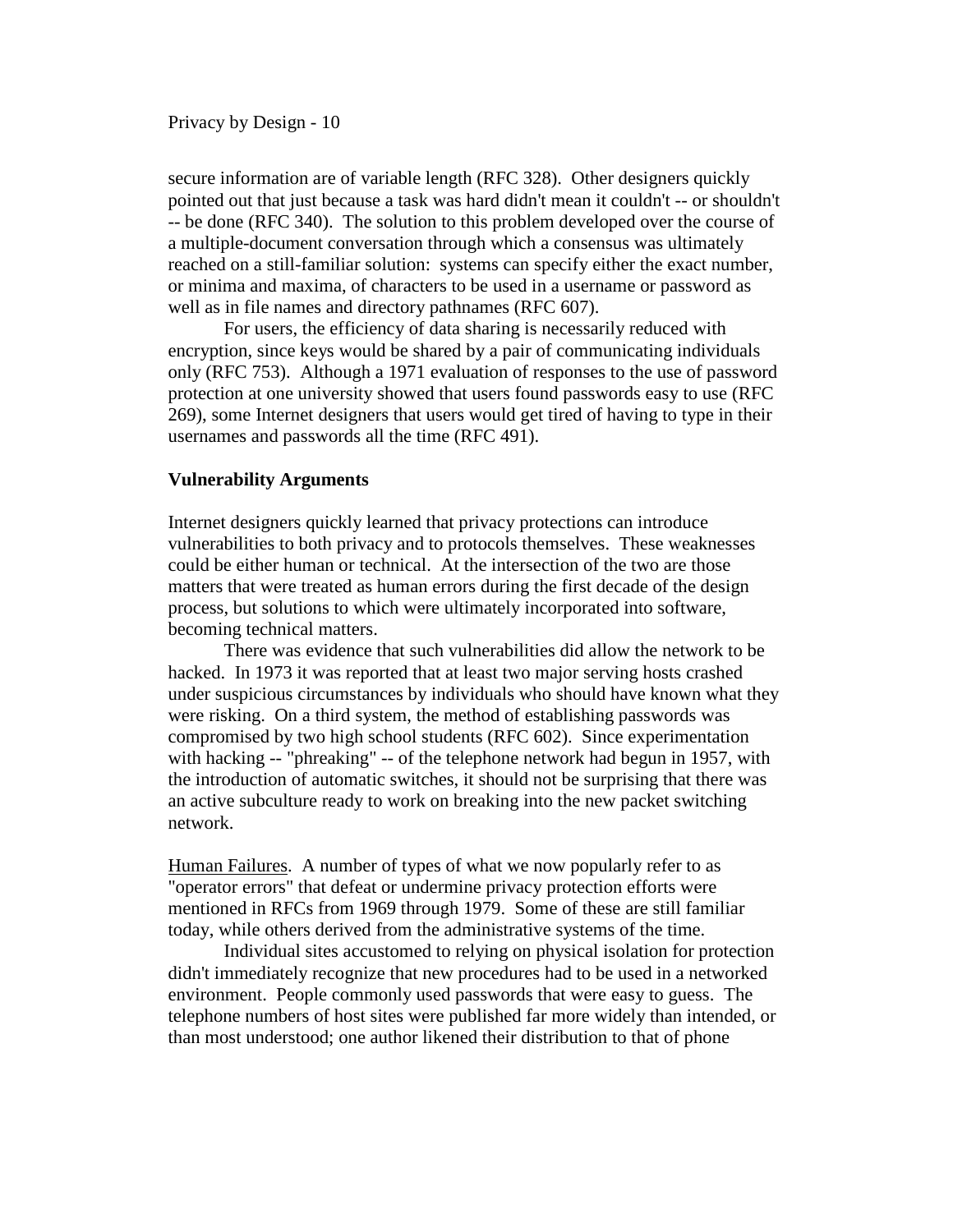numbers on walls of phone booths or men's rooms (RFC 602). Inconsistent use of names, nicknames, and initials in addressing was problematic (RFC 757).

A study of the use of ARPANet nodes by University of California-Santa Barbara students in 1972 found that it was frustrating for users when passwords for those with free use were randomly changed without alerting users to the fact (RFC 369). The Network Information Center (NIC) that was providing administrative support to the networking effort maintained a list of all of those on the network, but this list was inaccurate, left out nicknames in common usage, and was designed in such a way that it was difficult to put into computer memory (RFC 752). Some found it difficult to navigate differences in editing systems when trying to identify themselves and to verify the identity of others (RFC 475).

Some mistakes were amusing. One RFC author reports that a particular ARPANet host was so suspicious of those not at the local site that it randomly generated a new password every week for the use by those at other sites -- and then sent the new password to those users through unprotected email. Those who received the email typically copied the information into an unprotected file on their hard drives for ease of use, so not one but two vulnerabilities were introduced into the system by this purported effort to protect privacy and security (RFC 686).

Technical Failures . The state of network design during the 1970s left openings for several types of invasions of privacy. At the simplest level, a number of computers simply did not "respect," or make use of, network IDs generated by the Network Information Center for identity verification purposes (RFC 475). At a second level, users were able to game the system to serve their own purposes. There were several techniques by which an individual who had not been granted the privilege could gain access to the protected files of someone else (RFC 505), including use of a process for having files mailed through the network (RFC 487).

A third type of technical vulnerabilities arose from complexities of interactions among diverse elements of the network. A system put in place to test changes to such fundamental elements of the system as the computer core and computer code loaded to enable connections to the network did not initially include a means of analyzing unauthorized activity. It was recognized by 1973, however, that this would be necessary to protect against what were already being referred to as "hackers," though it was also acknowledged that this would not be sufficient to protect against "a determined and malicious attack" (RFC 521, p. 2). An unintended consequence of the name/finger program, which allows remote users to see a "friendly, human-oriented status report" about who is using a given host, is that it provides so much information about those users that it could well be experienced as invading a user's privacy (RFC 752).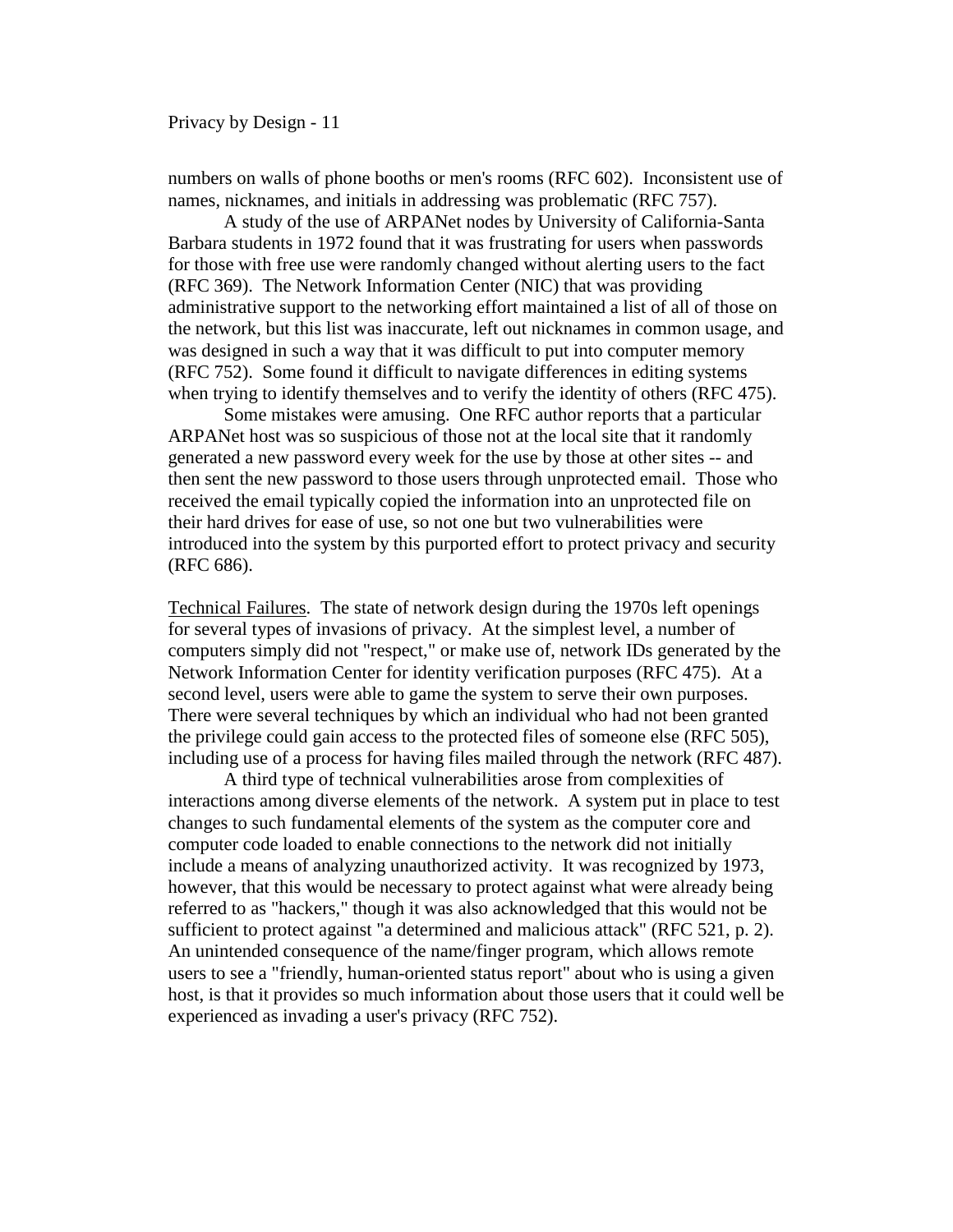Failures at the Human/Daemon Intersection. Two problems with privacy implications arose during 1969-1979 that were perceived to derive from human error at the time but that later were addressed through programming and treated as a technical matter. Both involved keeping databases current and correct when data within them changes. Data changes can require simultaneous alterations to index information (RFC 219), and obsolete information needs to be removed from databases (RFC 677).

# **Techniques for Protecting Network Privacy**

It was recognized early on that a wide range of types of privacy protections was available; the poles of a spectrum of approaches distinguished by degree of complexity as described in 1971 went from knowledge of the pathname to a particular file, with password protection for the directory, to an elaborate hierarchy of group-project-task-username membership with separate controls for reading and writing (RFC 180). Access controls were to include specification of whether more than one user can simultaneously be updating a file; whether a file creator can specify authorized users and, if so, how; and whether or not it was possible to put in place different access controls for different subunits of a given file (*Ibid*.) Access controls were defined as a means of defining users' access privileges to the use of a system and to files in that system (RFC 354).

The myriad techniques for privacy protection that were proposed and/ or underwent experimentation during the period 1969-1979 can be categorized according to whether they were methods that would be used by humans, by network processes, or by those working with data. There was extensive discussion in the RFCs during the first decade regarding just where responsibility for protecting privacy should belong and the need to disperse techniques throughout the infrastructure, but there is insufficient space here to cover these issues.

## **Human Techniques**

Using identification information at the point of logging in received the most attention is a means of protecting privacy during the first decade of the Internet design process. Other approaches, though, were also mentioned, including making agreements offline and masking input. Many systems set up for local users of a site, where all users had personal knowledge of those who had access and informal procedures sufficed, didn't work or weren't available for remote users (RFC 364) – exemplifying telecomunications policy analyst Noam's (1992)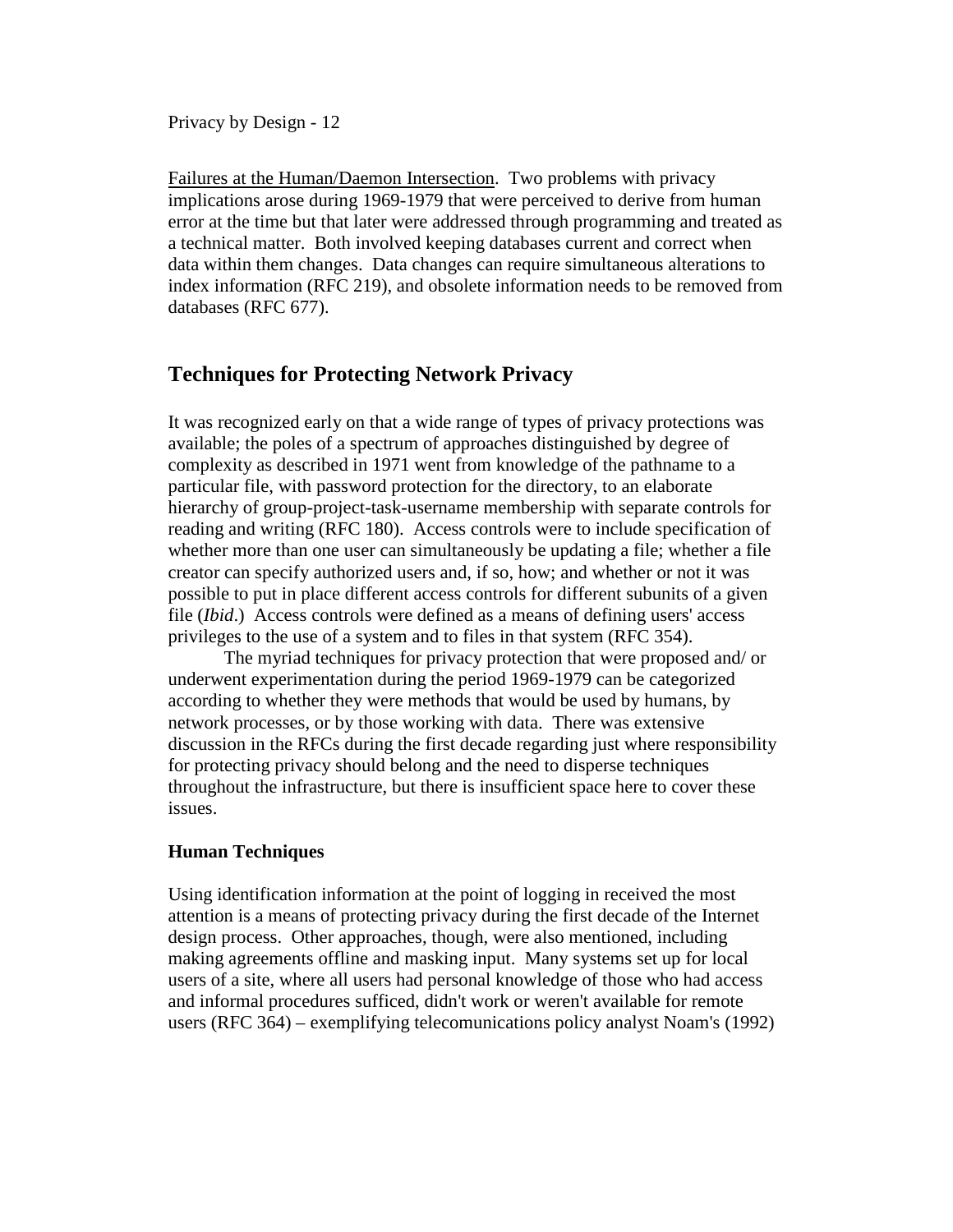insight that privacy is an example of an intraorganizational issue that becomes a public matter once an organization is networked.

Logging In. Use of a password at the point of logging in to a specific server was first mentioned in RFC 48, when several familiar options were mentioned: allowing everyone on, requiring a recognized identifier (which could be a user name), requiring a password, or requiring both an id and a password. The log-in dialog was conceived of as two-fold, involving both what to say and how to say it (RFC 98). During the early years, the password would actually not be accepted until the receiving system knew that it had sufficient space to accommodate another user (RFC 122). It wasn't long before account numbers also came into use as an additional identifier (RFC 223). Many systems that permitted anyone to become a user, at least to learn what capabilities were offered by the host, still required log-on information but provided a common identifier for all to use (RFC 265). Though at one point it was believed that systems did not need to respond to receipt of the information (*Ibid*.), reply codes did soon come into use to report on the success or failure of the communication and/or the connection itself (RFC 640).

With time, log-in processes became more elaborate. The log-in detail included in FTP included attention to such matters as flushing identifier information from the system after use and masking the input (RFC 542), techniques discussed further below. It became clear that servers need to verify identifier information provided by users, a function provided at the time by the NIC (RFC 555), but that many believed would be better provided by another third party service (eg, RFC 462). Some hosts required separate identifiers for specific tasks once on a system (RFC 360), or specified that a given set of log-in identifiers could only be used by a single user at a time (RFC 477).

Though many of the ideas from the 1970s about how to handle log-in practices are still in use, others came and went. The counterintuitive practice of submitting user identifier information at any point during a session rather than at the beginning was permitted for a while (RFC 265), but soon went out of use. One author proposed the concept of a network "birthplace," the site from which a user first comes onto the network, as the place at which a unique lifelong network identifier would be generated that would follow the user from site to site (RFC 757).

Masking Input. The echoplex function, which first came into use for log-in purposes, sends typed material directly to the computer and the computer echoes it back to the printer (RFC 98). It was quickly realized that passwords shouldn't be readable if they are to provide privacy protection, so the "hide your input" command directed a printer to suppress printing (RFC 158). Ultimately the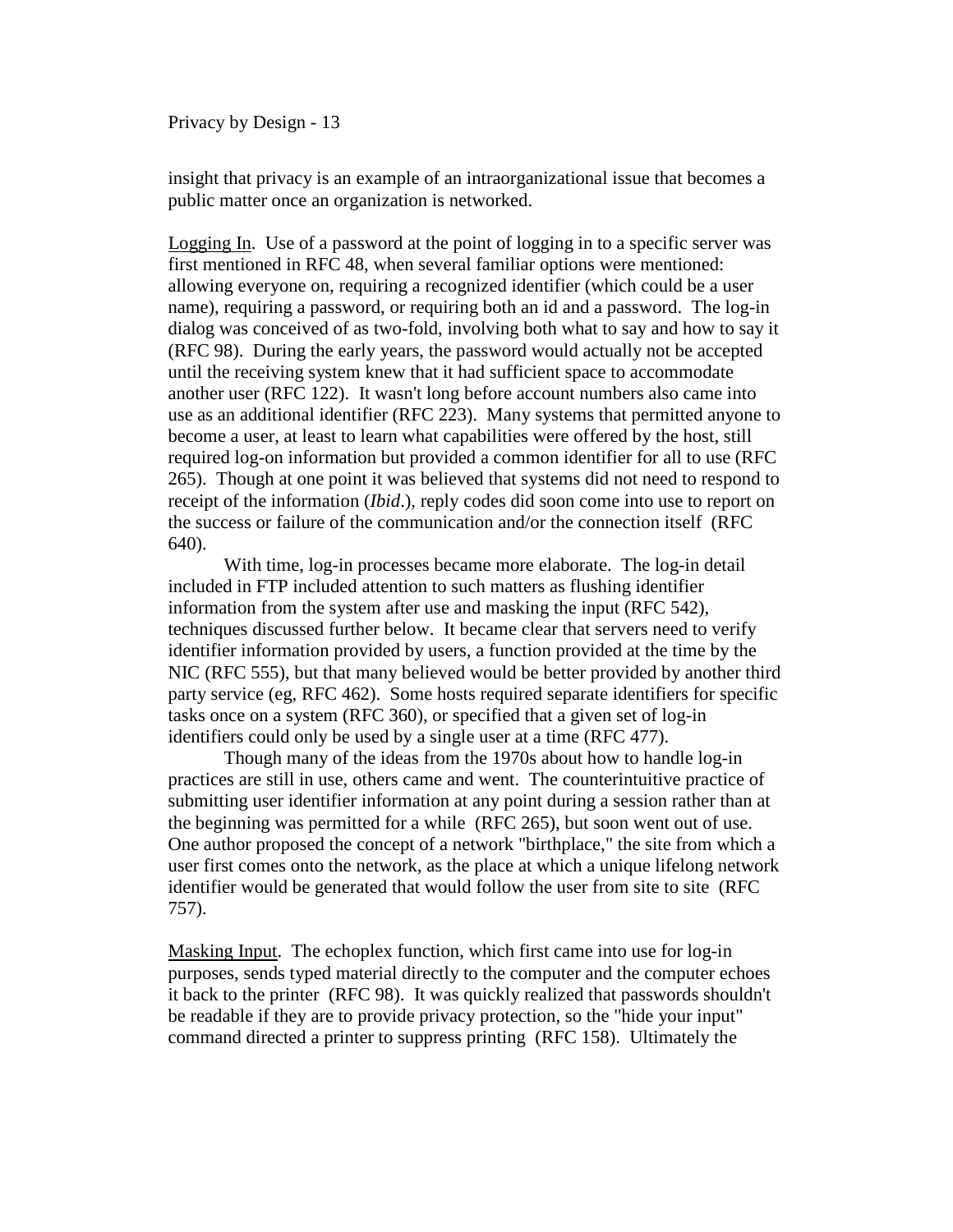echoplex and hide your input functions were separated, with the latter understood as a special case of the former (RFC 393). Not all hosts during the 1970s were able to support the echo function and concomitant ability to mask input, though (RFC 393), so a description of a proposed directory service included information about whether each host expects a terminal to echo locally or remotely (RFC 608).

It was because of the need to support the masking of input that limits were put on the length of passwords; the initial recommendation was that passwords should be limited to 8 characters, and user names to 32 (RFC 614). The dysfunctionality of masking all mail content of mail was an argument against sending network mail directly to printers because of the lack of privacy (RFC 475).

Offline Arrangements. One of the earliest privacy protection techniques discussed in the Internet RFCs was the very human approach of establishing a connection only after previously agreeing to do so by telephone or letter. This was thought to be a good means of addressing the problem of "how are both users to be confident that they are talking [with] each other, and not some interloper?" (RFC 129, p. 2). The authors of this 1971 document were leery of the directory approach for verifying identity because they believed it would make computers more vulnerable to attack.

## **Network-Based Techniques**

One of the first expressions of the sense that the network protocols should be lawlike in nature came in response to the problem of identifying users:

it should be a basic protocol law that *no process whatsoever* may request or accept connections or transmit or receive data over a socket having a user code not its own (RFC 49, emphasis in the original, p. 4).

Four approaches to protecting privacy at the network level developed during the 1970s: keeping some aspects of networking private, termination of activity, using elements of message design for this purpose, and establishing connection identities.

Private Networking. Although the goal of the ARPANET project was to build a network for widespread use, it was understood from the start that -- at least for some purposes, and for some users -- there are times when it would be desirable to cordon off networking activity. The concept in 1970 was that doing so would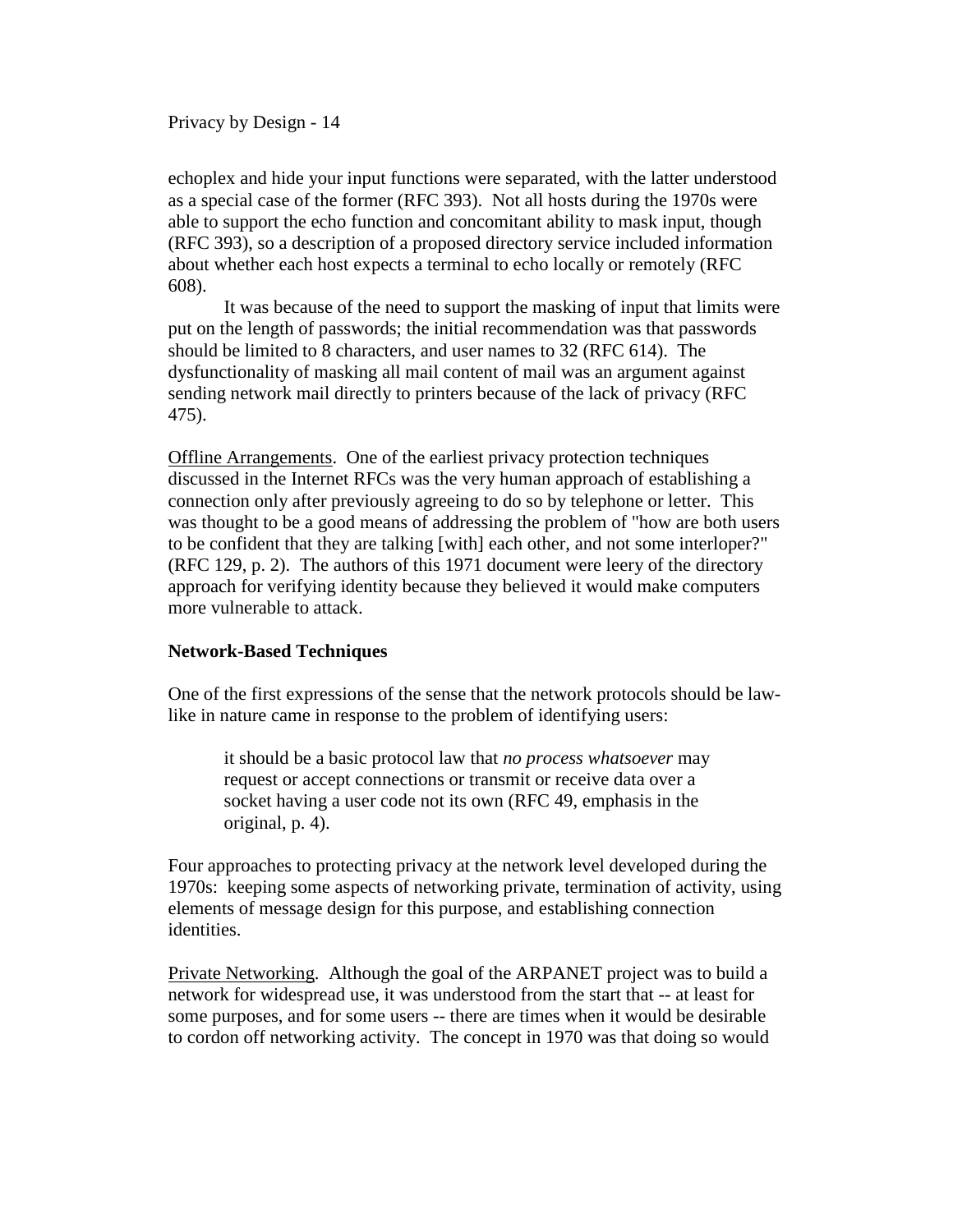create a subset that would connect with the larger network but be separated from it (RFC 54).

Off-line storage, using privately owned disk packs, also came into use early as a means of protecting privacy (RFC 90). Documentation about the network itself that needed to be kept private (for either national security or intellectual property rights reasons) was sent to those who should receive it individually as a memo rather than using the NIC mail service that distributed documentation to all (RFC 82).

Termination of Activity. Terminating activity came into use as a network privacy protection mechanism that could affect either processes or content. As soon as an error message was received from a remote host, it was argued, the serving host should shut down all processes to protect both local data and remote user privacy (RFC 98). Additional triggers for terminating activity as a privacy protection were identified with experience, including closing the connection if the user name and password aren't completed within a specified time period (RFC 360). In a variation on the theme, one facility experimented with closing the connection used for log-in purposes and opening a second one for transmitting files (RFC 310).

The reinitialize command in FTP terminates a user, flushing all input and output information as well as account information (RFC 454). This clears buffers, but also provides some privacy protection and thus the idea came to be taken up by hosts that would flush user names and associated passwords from their systems once a user has no jobs on that system (RFC 477). Harvard University went so far as to delete all files associated with a terminal that was no longer active (RFC 499), a practice that would have been quite problematic for the networked computing effort had it been sustained or widespread since it seemed to use a relatively short time horizon for such a decision.

Message Design. Two features of message design were useful from a privacy perspective: packetizing content, and the structure of headers. The ARPANET project, and the Internet today, are packet-switched networks (see, eg, RFC 675). In the traditional wired telegraphy and telephony environment, messages were moved around the network through line switching, in which a physical line connects two pieces of equipment and messages or conversations in their entireties are moved from one line to another using either the manual switching equipment of a telephone or telegraph switchboard, or electronically switched. In the packet switching environment, messages are broken up into many packets, each with its own header, and each with its own path to the receiver, with the whole being reassembled into a coherent message only upon receipt. Packetizing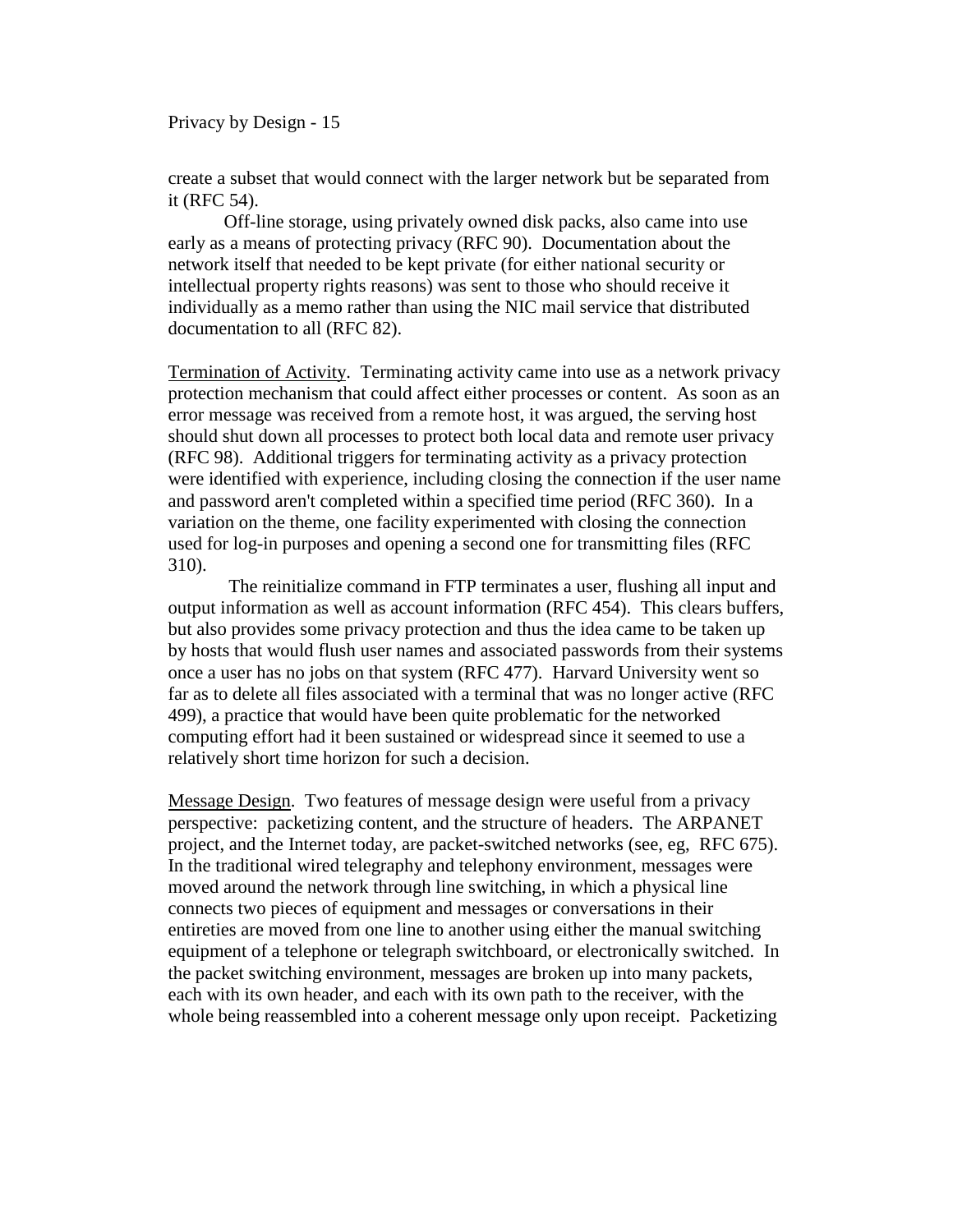in itself provides some privacy protection for content while it is in transmission when only fragments of a message are intercepted along a given path.

Several ideas were put forward in the 1970s about information to include in message headers that had privacy implications. Inclusion of an "authentication" field provides information about which originator fields have been authenticated, and by which systems, and the "BCC" field was believed to be useful for access control (RFC 680). It was suggested that the header should tell users whether or not the connection in use is secure (RFC 717). One proposal not acted upon was to include an "FCC" field in the header that would tell users where messages were being stored (RFC 724).

An interesting feature of the header discussion as it pertained to privacy was the line between providing information of use to humans versus providing information of use to daemons. The initial proposal to include authentication information in the header confessed that "This document attempts to tread the narrow line between features for human processing and features for machine processing" (RFC 680, p. 1). The fields listed were meant to be useful to humans even if automatic processing were not supplied, and instructions within angle brackets were intended to provide machine-readable information regarding the need of a daemon to look at any particular field. Still, 2 years after publication of RFC 680, it was felt necessary to remind those involved in designing the network that it was necessary to make sure that mail information -- including fields related to privacy and security -- is readable by humans (RFC 724).

Connection Identity. Within the first year of the design process, each computer on the network was given a private subset of unique identifiers for its sockets so that connections made could be named by the pair of sockets linked (RFC 54). These identification numbers provided some assurance that the user asserted was actually the user involved (RFC 61), and it could be set up so that each socket could connect with only one process (RFC 675). Users could ensure the security of data transfer by specifying that connections would be accepted only from specific hosts and sockets (RFC 438). Within the decade, it was found necessary to develop messages to be sent if a security or privacy issue were suspected at the point of connection (RFC 686), and authentication issues began to receive attention (RFC 739).

## **Data-Based Techniques**

Encryption is a well-known privacy protection technique that is accomplished by working with the information being protected rather than the network or the network user. Both the structuring and the labeling of data provide additional opportunities for privacy protection.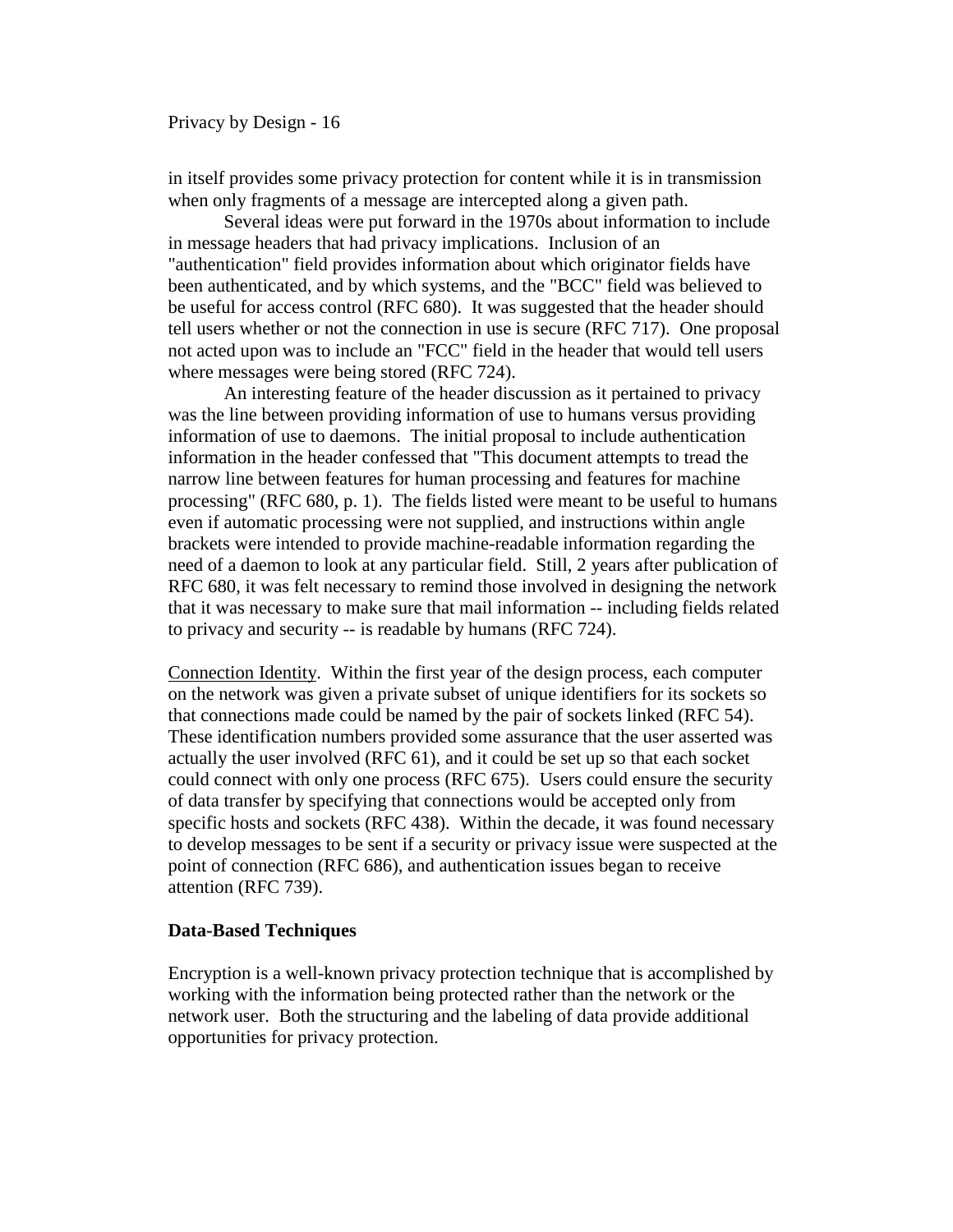Information Architecture . The notion that information architecture -- the ways in which information is structured -- can be used as a privacy protection technique has become a 21st century policy issue with the digitization of health records. Those involved with designing the Internet, though, appreciated the privacy protection potential of information architecture in the 1970s. There was early discussion of the value of establishing pathnames, which locate files within the information architecture of a particular computer, for enabling file-specific access controls such as passwords (RFC 114). The privacy and security value of such information was considered so important that it was suggested that file directories themselves should be restricted access (RFC 219).

What we now call metadata also came into use during the early years of the Internet design process with the design of computers and "data languages" that stored information *about* data separately from the data itself. Access controls could then be oriented around this metadata rather than requiring user specification of controls at the moment of the creation of each individual file (RFC 219).

Encryption. Encryption receives its first mention in the RFCs, other than in a bibliography, as a technical means of protecting privacy that would be complementary to the use of metadata (RFC 610). It was the desire to use the network for voice communications by the military that stimulated interest in encryption (RFC 720). An extensive scheme for encryption was presented as part of the "Internet Message Protocol" (IMP) in 1979. The approach used allowed encrypting messages either as a whole or in part, and the fact that all parts of a message could be encrypted -- including header information -- was specifically mentioned (RFC 753).

# **Conclusions**

A lot can be learned about privacy as a policy issue for those building, using, and regulating the Internet from those involved during the first decade of the design process, 1969-1979. They recognized that privacy is a multi-dimensional problem, that it arises at every stage of networking, and that it has to be revisited every time there is a change in technologies. They understood that the same user may hold conflicting views on privacy, depending on which activity is being undertaken and the role held. And they knew that the introduction of one technique for protecting privacy could open up other possible means of invading privacy.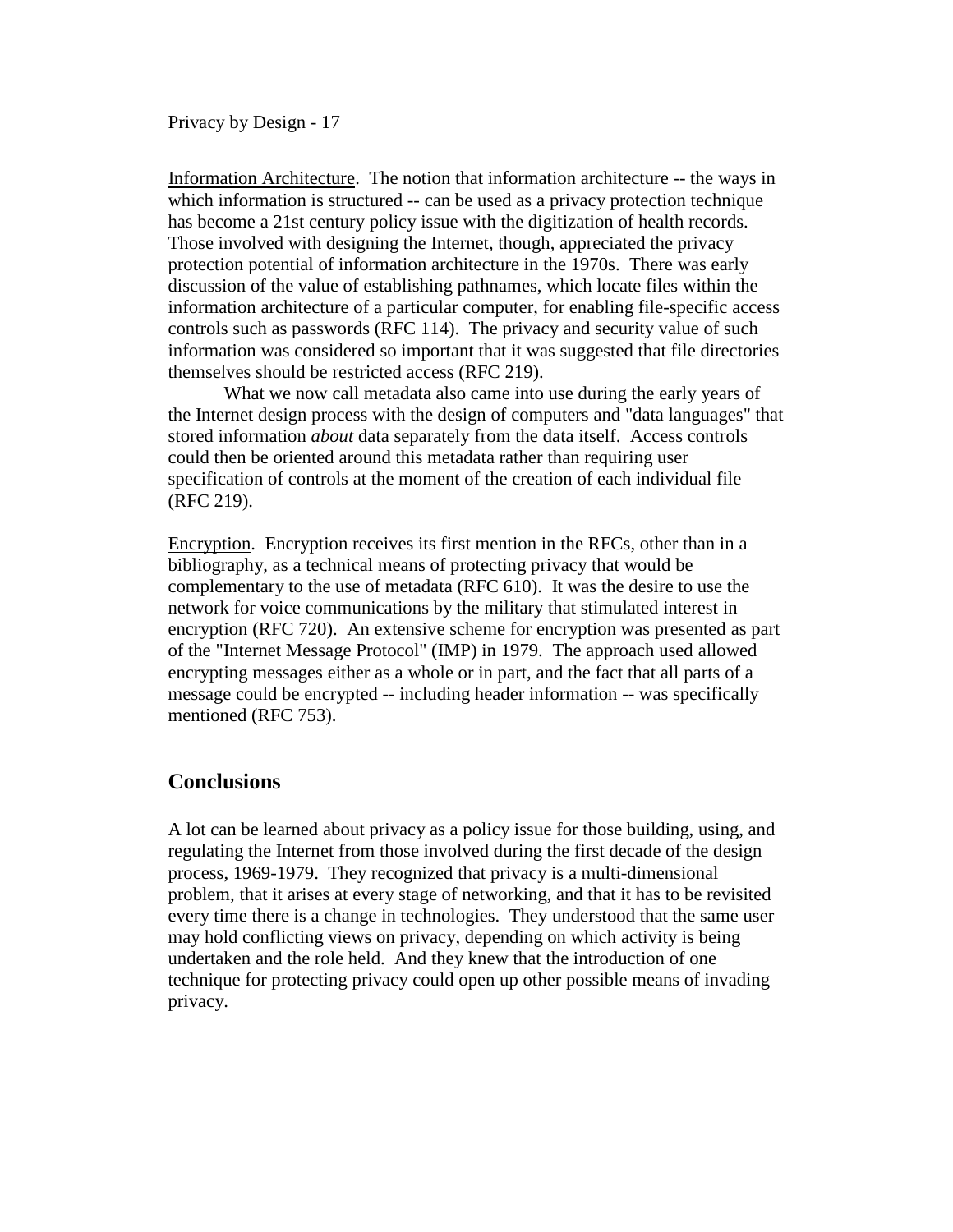Network designers during the 1970s appear extremely sophisticated in their thinking about privacy when evaluated vis-a-vis theoretical developments since that time. They viewed privacy as contextual and well knew that it involves boundary-setting. They were clear-eyed regarding tensions between privacy and the achievement of other goals such as national security and efficiency. Information architecture and metadata were used by these electrical engineers and computer scientists as tools for privacy protection.

Future work will continue to trace the development of thinking about and techniques for protecting privacy on the Internet as it moved forward into the present. For now, policy-makers can take away the message that general statements about protecting data privacy are inadequate. To protect privacy in the digital network environment, legal and regulatory mandates must be more specific in detailing the various sites and processes at which or during which privacy must be protected. For mandates regarding privacy protection techniques to make sense, law-makers should be working together with those in the technical community rather than in isolation or at contrapoint.

## **References**

- Auerbach, L. 1983. "Privacy and Canadian Telecommunications Regulation." *Telecommunications Policy 7*(1): 35-42.
- Blumenthal, M. S. & Clark, D. D. 2001. "Rethinking the Design of the Internet: The End-to-End Argument vs. the Brave New World. *Transactions on Internet Technology 1*(1): 70-109.
- Braman, S. 2010a. "The Framing Years: Policy Fundamentals in the Internet Design Process." To be presented to the Telecommunications Policy Research Conference, October, Arlington, VA.
- Braman, S. 2010b. "Internationalization of the Internet by Design: The first Decade." Unpublished manuscript.
- Braman, S. 2010c. "The Interpenetration of Technical and Legal Decision-Making for the Internet." *Information, Communication & Society 13*(3): 309-324.
- Branscomb, A. W. 1986. *Toward a Law of Global Communication Networks*. New York: Longman.
- Case, D. O. 2000. "Stalking, Monitoring, and Profiling: A Typology and Case Studies of Harmful Uses of Caller ID." *New Media & Society 2*(1): 67- 84.
- Codding, G. A. Jr. 1972. *The International Telecommunications Union: An Experiment in Iinternational Cooperation*. New York: Arno Press.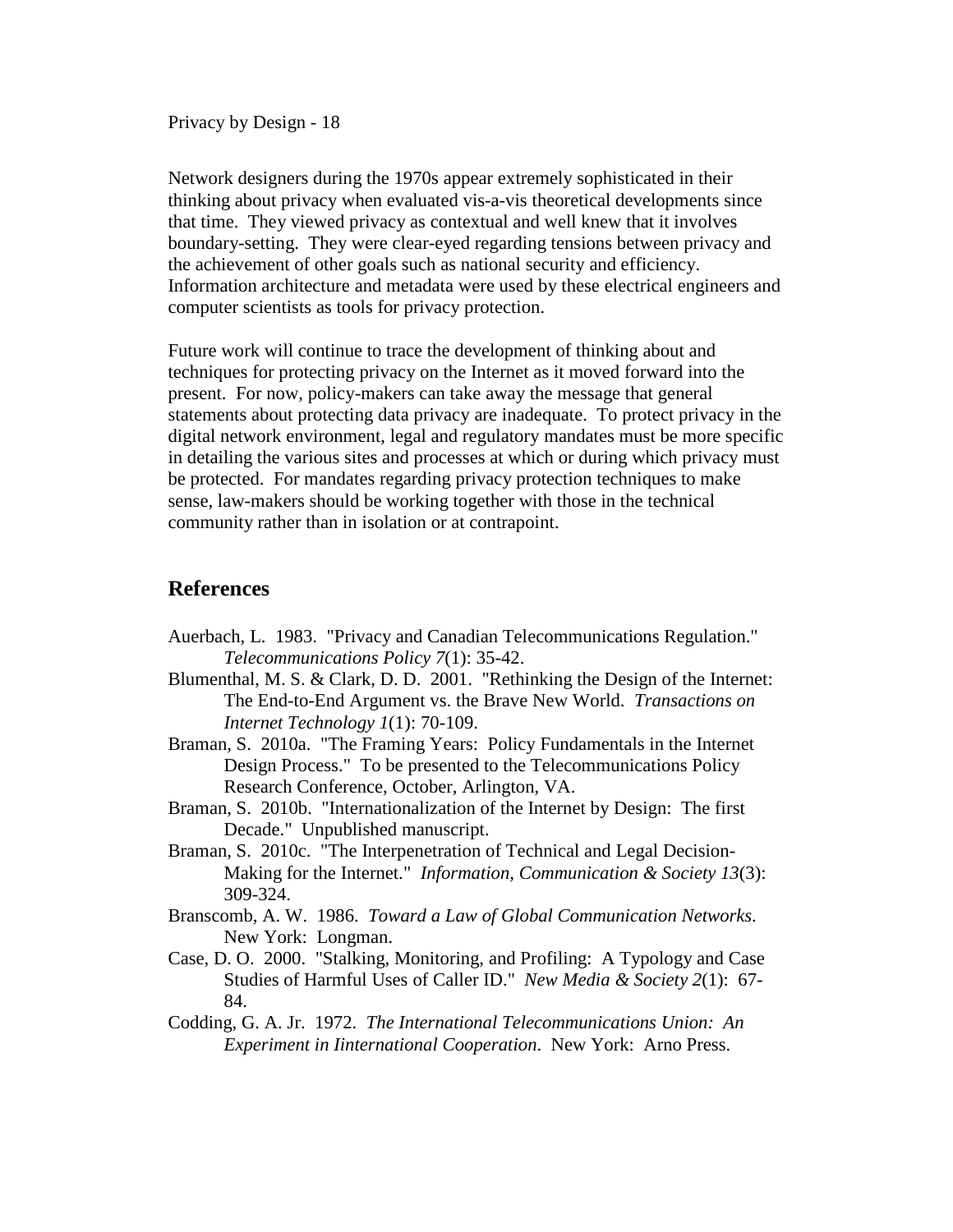- Dandeker, C. 1990. *Surveillance, Power and Modernity: Bureaucracy and Discipline from 1700 to the Present Day*. New York: St. Martin's Press.
- Ito, Y. 1991. "*Johoka* as a Driving Force of Social Change." *KEIO Communication Review 12*: 33-58.
- Kling, R. 1980. "Social Analyses of Computing: Theoretical Perspectives in Recent Empirical Research." *Computing Surveys 12*(1): 61-110.
- Marvin, C. 1988. *When Old Technologies Were New: Thinking about Electronic Communication in the Late Eighteenth Century*. New York: Oxford University Press.
- Miller, A. 1971. *The Assault on Privacy: Computers, Data Banks, and Dossiers*. New York: Signet.
- Nerone, J. 1994. *Violence against the Press: Policing the Public Sphere in US History*. New York: Oxford University Press.
- Nissenbaum, H. 2004. "Privacy as Contextual Integrity." *Washington Law Review 79*(1): 119-158.
- Petronio, S. S. 2002. *Boundaries of Privacy: Dialectics of Disclosure*. Albany, NY: State University of New York Press.
- Privacy Protection Study Commission. 1977. *Personal Privacy in an Information Society*. Washington, DC: Government Printing Office.
- Regan, P. M. 2008. "The United States." In J. B. Rule and G. Greenleaf (Eds.), *Global Privacy Protection: The First Generation*, pp. 50-79. Edward Elgar Publishing.
- Smith, H. J. 1994. *Managing Privacy: Information Technology and Corporate America*. Chapel Hill, NC: University of North Carolina Press.
- Star, S. L. and Ruhleder, K. 1996. "Steps toward an Ecology of Infrastructure: Design and Access for Large Information Spaces." *Information Systems Research 7*(1): 111-134.
- Trubow, G. 1989. *Watching the Watchers: The Coordination of Federal Privacy Policy*. Washington, DC: Benton Foundation.
- Turner, F. 2006. *From Counterculture to Cyberculture: Stewart Brand, the Whole Earth Network, and the Rise of Digital Utopianism*. Chicago: University of Chicago Press.
- US Department of Health, Education, and Welfare (HEW). 1973. *Computers, Records, and the Rights of Citizens*. Washington, DC: US Department of Health, Education, and Welfare.
- Westin, A. F. 1970. *Privacy and Freedom*. New York: Atheneum.
- Westin, A. F. and Baker, M. A. 1972. *Data Banks in a Free Society*. New York: Times Books.

**RFCs Cited**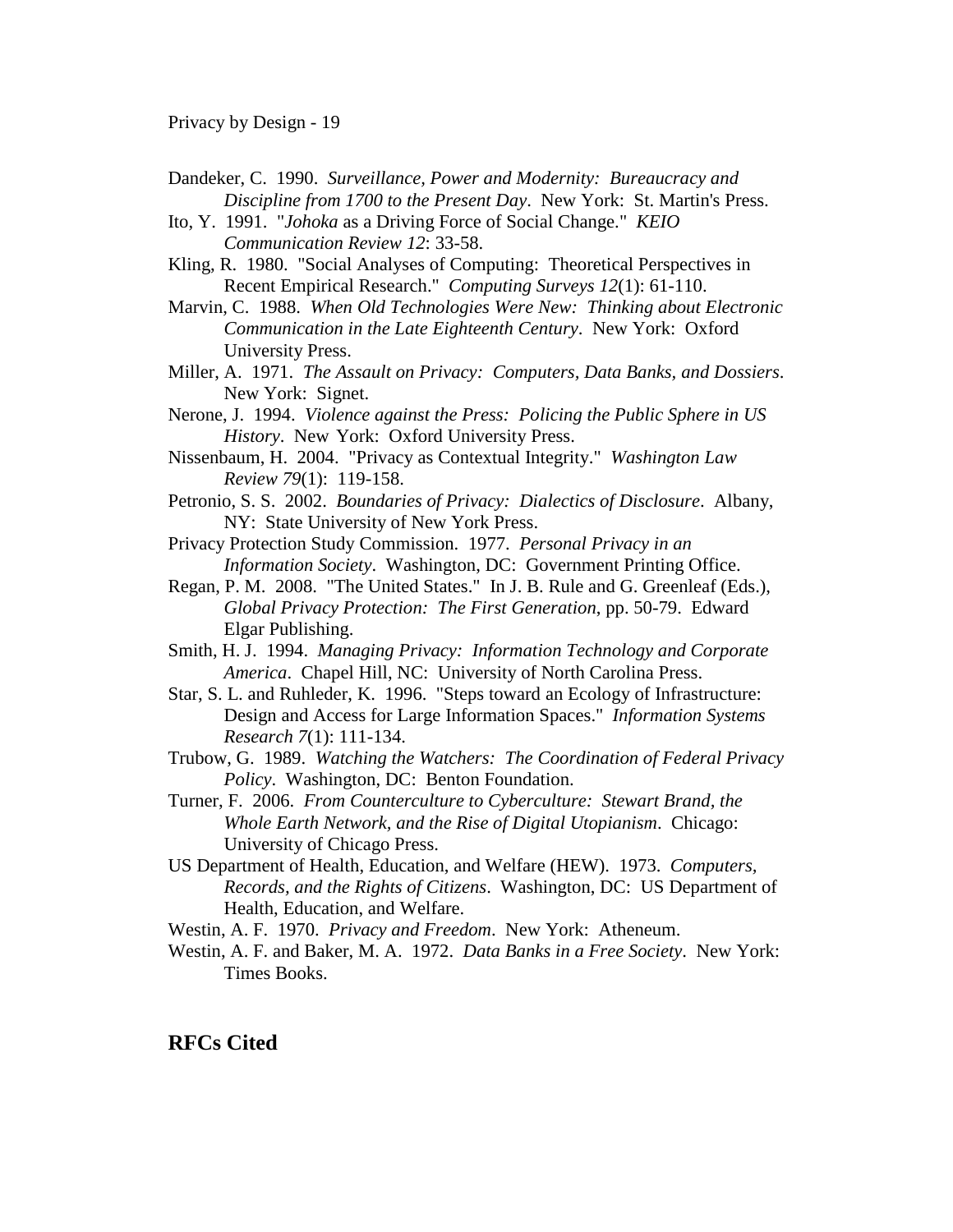- RFC 48. *Possible Protocol Plateau*. J. Postel, S. Crocker. April 1970.
- RFC 49. *Conversations with S. Crocker (UCLA).* E. Meyer. April 1970.
- RFC 54. *Official Protocol Proffering*. S. D. Crocker, J. Postel, J. Newkirk, M. Kraley. June 1970.
- RFC 61. *Note on Interprocess Communication in a Resource Sharing Computer Network*. D. C. Walden. August 1970.
- RFC 62. *Systems for Interprocess Communication in a Resource Sharing Computer Network*. D. C. Walden. July 1970.
- RFC 82. *Network Meeting Notes*. E. Meyer. December 1970.
- RFC 90. *CCN as a Network Service Center*. R. T. Braden. January 1971.
- RFC 98. *Logger Protocol Proposal*. E. Meyer, T. Skinner. February 1971.
- RFC 109. *Level III Server Protocol for the Lincoln Laboratory 360/67 Host*. J. Winett. March 1971.
- RFC 111. *Pressure from the Chairman*. S. D. Crocker. March 1971.
- RFC 114. *File Transfer Protocol*. A. K. Bhushan. April 1971.
- RFC 122. *Network Specifications for UCSB's Simple-Minded File System*. J. E. White. April 1971.
- RFC 129. *Request for Comments on Socket Name Structure*. E. Harslem, J. Heafner, E. Meyer. April 1971.
- RFC 136. *Host Accounting and Administrative Procedures* R. E. Kahn. April 1971.
- RFC 144. *Data Sharing on Computer Networks*. A. Shoshani. April 1971.
- RFC 146. *Views on Issues Relevant to Data Sharing on Computer Networks*. P. M. Karp, D. B. McKay, D. C. M. Wood. May 1971.
- RFC 163. *Data Transfer Protocols*. V. G. Cerf. May 1971.
- RFC 164. *Minutes of Network Working Group Meeting, 5/16 through 5/19/71*. J. F. Heafner. May 1971.
- RFC 172. *The File Transfer Protocol*. A. Bhushan, B. Braden, W. Crowther, E. Harslem, J. Heafner, A. McKenzie, J. Melvin, B. Sundberg, D. Watson, J. White. June 1971.
- RFC 180. *File System Questionnaire*. A. M. McKenzie. June 1971.
- RFC 195. *Data Computers: Data Descriptions and Access Language*. G. H. Mealy. July 1971.
- RFC 219. *User's View of the Datacomputer*. R. Winter. September 1971.
- RFC 223. *Network Information Center Schedule for Network Users*. J. T. Melvin, R. W. Watson. September 1971.
- RFC 243. *Network and Data Sharing Bibliography*. A. P. Mullery. October 1971.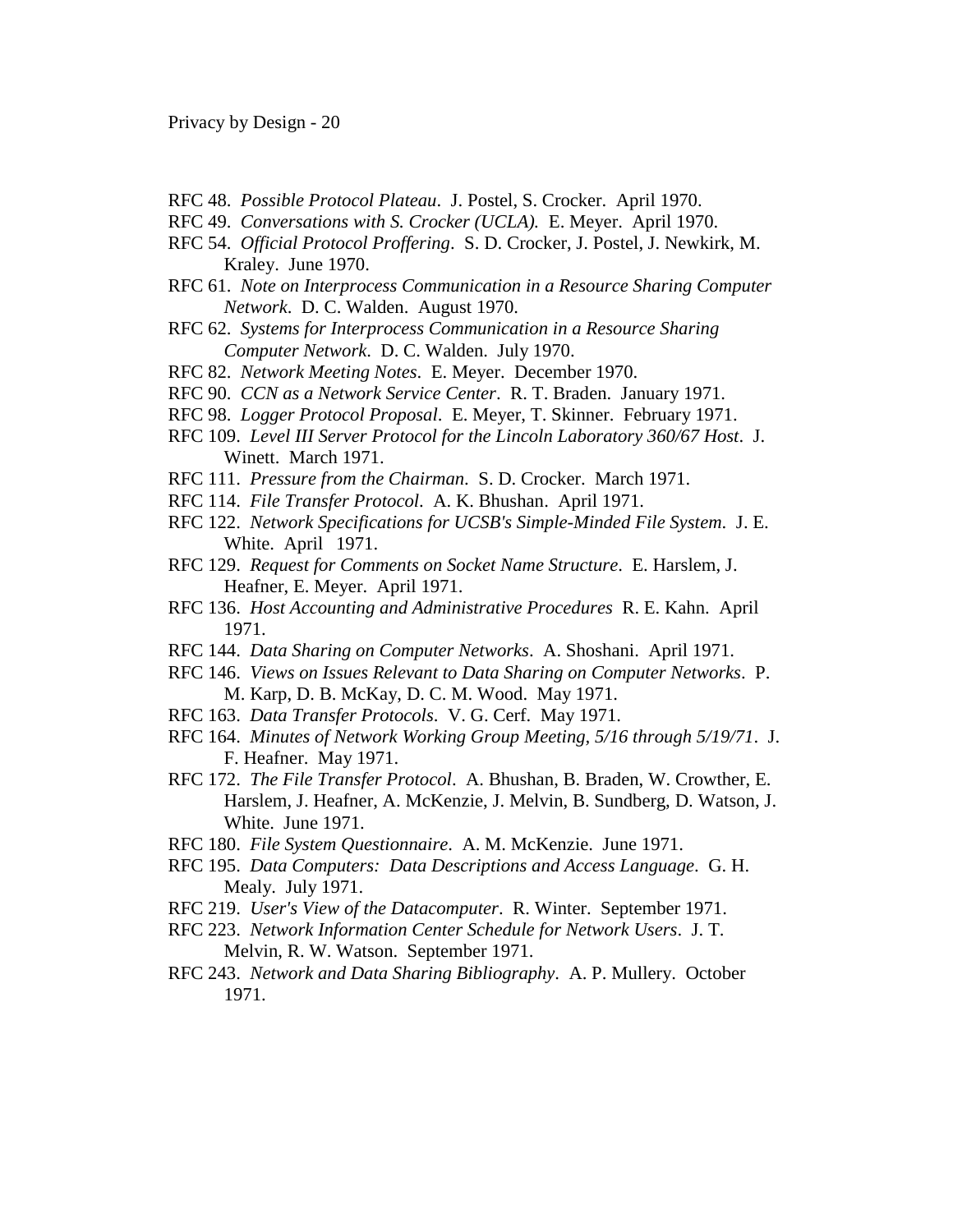- RFC 265. *The File Transfer Protocol*. A. Bhushan, B. Braden, W. Crowther, E. Harslem, J.Heafner, A. McKenzie, J. Melvin, B. Sundberg, D. Watson, J. White. November 1971.
- RFC 269. *Some Experience with File Transfer*. H. Brodie. December 1971.
- RFC 282. *Graphics Meeting Report*. M. A. Padlipsky. December 1971.
- RFC 307. *Using Network Remote Job Entry*. E. Harslem. February 1972.
- RFC 310. *Another Look at Data and File Transfer Protocols*. A. K. Bhushan. April 1972.
- RFC 316. *ARPA Network Data Management Working Group*. D. B. McKay, A. P. Mullery. May 1972.
- RFC 318. *Telnet Protocols*. J. Postel. April 1972.
- RFC 327. *Data and File Transfer Workshop Notes.* A. K. Bhushan. April 1972.
- RFC 328. *Suggested Telnet Protocol Changes* J. Postel. April 1972.
- RFC 340. *Proposed Telnet Changes*. T. C. O'Sullivan. May 1972.
- RFC 354. *File Transfer Protocol*. A. K. Bhushan. July 1972.
- RFC 357. *Echoing Strategy for Satellite Links*. J. Davidson. June 1972.
- RFC 360. *Proposed Remote Job Entry Protocol*. C. Holland. June 1972.
- RFC 364. *Serving Remote Users on the ARPANET*. M. D. Abrams. July 1972.
- RFC 369. *Evaluation of ARPANET Services January-March, 1972*. J. R. Pickens. July 1972.
- RFC 393. *Comments on Telnet Protocol Changes*. J. M. Winett. October 1972.
- RFC 385. *Comments on the File Transfer Protocol*. A. K. Bhushan. August 1972.
- RFC 430. *Comments on File Transfer Protocol*. R. T. Braden. February 1973.
- RFC 435. *Telnet Issues*. B. Cosell, D. C. Walden. January 1973.
- RFC 436. *Announcement of RJS at UCSB*. M. Krilanovich. January 1973.
- RFC 438. *FTP Server-Server Interaction*. R. Thomas, R. Clements. January 1973.
- RFC 450. *MULTICS Sampling Timeout Change*. M. A. Padlipsky. February 1973.
- RFC 454. *File Transfer Protocol: Meeting Announcement and a New Proposed Document*. A. M. McKenzie. February 1973.
- RFC 462. *Responding to User Needs*. J. Iseli, D. Crocker. February 1973.
- RFC 463. *FTP Comments and Response to RFC 430*. A. K. Bhushan. February 1973.
- RFC 475. *FTP and Network Mail System*. A. K. Bhushan. March 1973.
- RFC 477. *Remote Job Service at UCSB*. M. Krilanovich. May 1973.
- RFC 487. *Free File Transfer*. R. D. Bressler. April 1973.
- RFC 491. *What is "Free"?* M. A. Padlipsky. April 1973.
- RFC 499. *Harvard's Network RJE*. B. R. Reussow. April 1973.
- RFC 501. *Un-muddling "Free File Transfer".* K. T. Pogran. May 1973.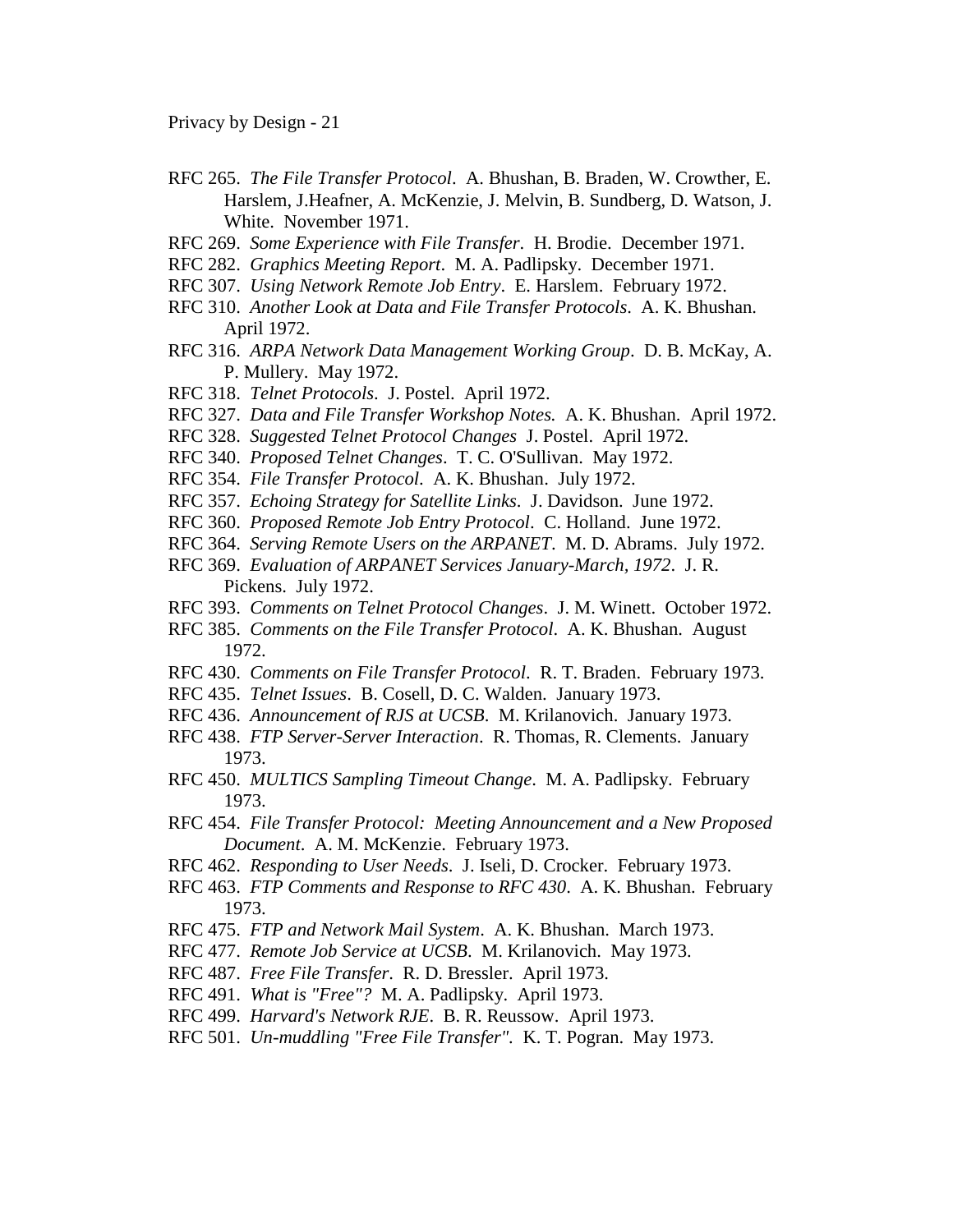- RFC 505. *Two Solutions to a File Transfer Access Problem*. M. A. Padlipsky. June 1973.
- RFC 521. *Restricted Use of IMP DDT*. A. M. McKenzie. May 1973.
- RFC 524. *Proposed Mail Protocol*. J. E. White. June 1973.
- RFC 532. *UCSD-CC Server-FTP Facility*. R. G. Merryman. July 1973.
- RFC 542. *File Transfer Protocol*. N. Neigus. August 1973.
- RFC 555. *Responses to Critiques of the Proposed Mail Protocol*. J. E. White. July 1973.
- RFC 602. *"The Stockings were Hung by the Chimney with Care."* R. M. Metcalfe. December 1973.
- RFC 607. *Comments on the File Transfer Protocol* M. Krilanovich, G. Gregg. January 1974.
- RFC 608. *Host Names On-Line*. M. D. Kudlick. January 1974.
- RFC 610. *Further Datalanguage Design Concepts*. R. Winter, J. Hill, W. Greiff. December 1973.
- RFC 614. *Response to RFC 607: "Comments on the File Transfer Protocol."* K. T. Pogran, N. Neigus. January 1974.
- RFC 640. *Revised FTP Reply Codes*. J. Postel. June 1974.
- RFC 644. *On the Problem of Signature Authentication for Network Mail*. R. Thomas. July 1974.
- RFC 647. *Proposed Protocol for Connecting Network Computers to ARPA-Like Networks via Front-End Processors*. M. A. Padlipsky. November 1974.
- RFC 666. *Specification of the Unified User-Level Protocol*. M. A. Padlipsky. November 1974.
- RFC 675. *Specification of Internet Transmission Control Program*. V. Cerf, Y. Dalal, C. Sunshine. December 1974.
- RFC 677. *Maintenance of Duplicate Databases*. P. R. Johnson, R. Thomas. January 1975.
- RFC 680. *Message Transmission Protocol*. T. H. Myer, D. A. Henderson. April 1975.
- RFC 686. *Leaving Well Enough Alone*. B. Harvey. May 1975.
- RFC 694. *Protocol Information*. J. Postel. June 1975.
- RFC 717. *Assigned Network Numbers*. J. Postel. July 1976.
- RFC 720. *Address Specification Syntax for Network Mail*. D. Crocker. August 1976.
- RFC 724. *Proposed Official Standard for the Format of ARPA Network Messages*. D. Crocker, K. T. Pogran, J. Vittal, D. A. Henderson. May 1977.
- RFC 725. *RJE Protocol for a Resource Sharing Network*. J. D. Day, G. R. Grossman. March 1977.
- RFC 731. *Telnet Data Entry Option*. J. D. Day. June 1977.